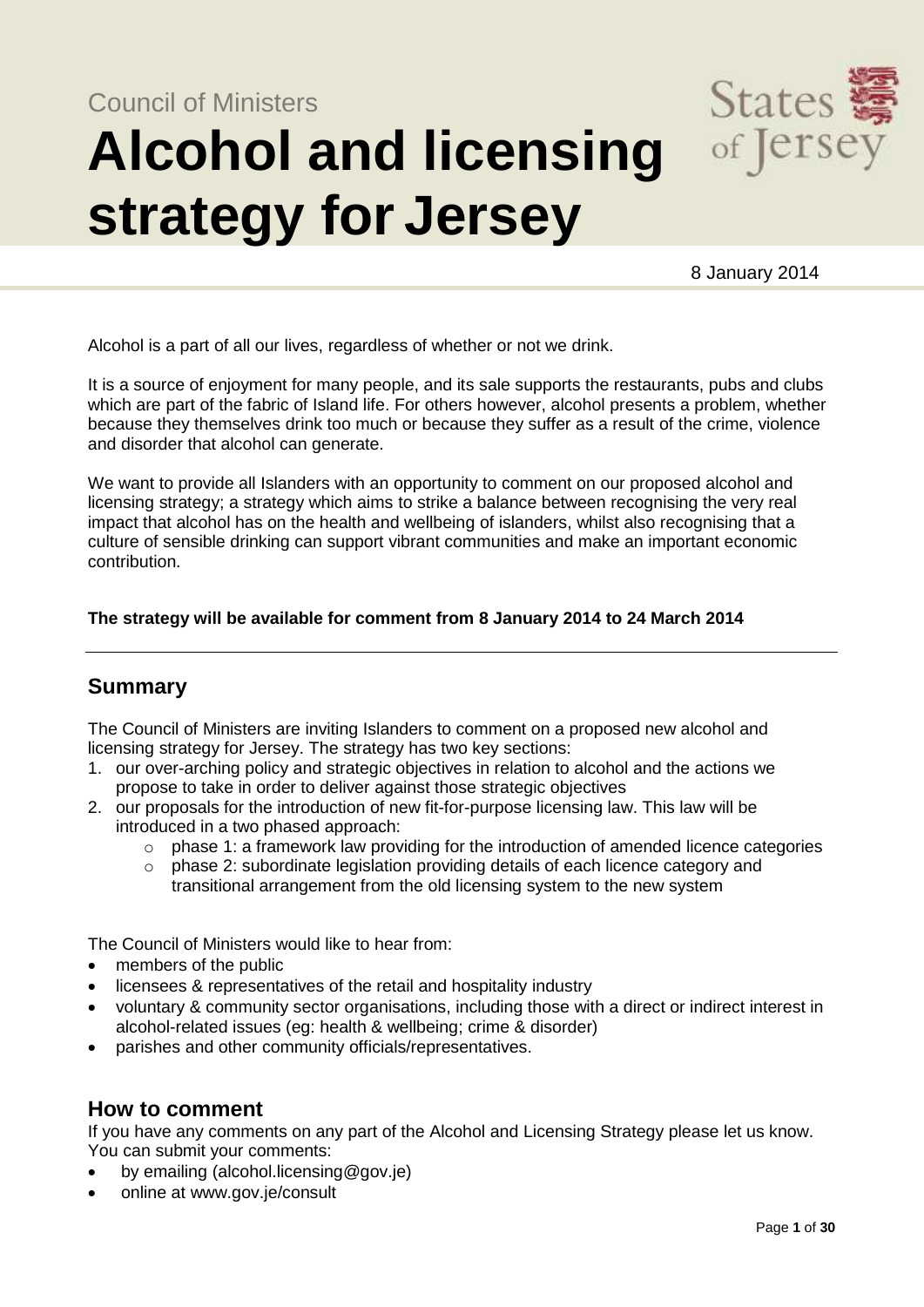• by writing to:

Alcohol and licensing strategy Cyril Le Marquand House PO Box 140 St Helier Jersey JE4 8QT

If you are submitting comments, please provide the following information with your response:

- 1. Your name:…………………………………………………………………………………………..
- 2. Your contact details (email; phone; address)
- 3. Whether you are commenting as an individual or on behalf of an organisation and, if so, the name of the organisation.

You can submit your comments:

- by emailing (alcohol.licensing@gov.je)
- by posting your comments in writing
- by completing the online survey [\(www.gov.je/consult\)](http://www.gov.je/consult)

Write to: Alcohol and licensing strategy Cyril Le Marquand House PO Box 140 St Helier Jersey JE4 8QT

Please note that comments received may be made public (sent to other interested parties on request, sent to the Scrutiny Office, quoted in a published report, reported in the media, published on [www.gov.je](http://www.gov.je/) etc.). You need to tell us if you:

- agree that your comments may be made public and attributed to you
- agree that your comments may be made public but not attributed (i.e. anonymous)
- do not want your comments made public.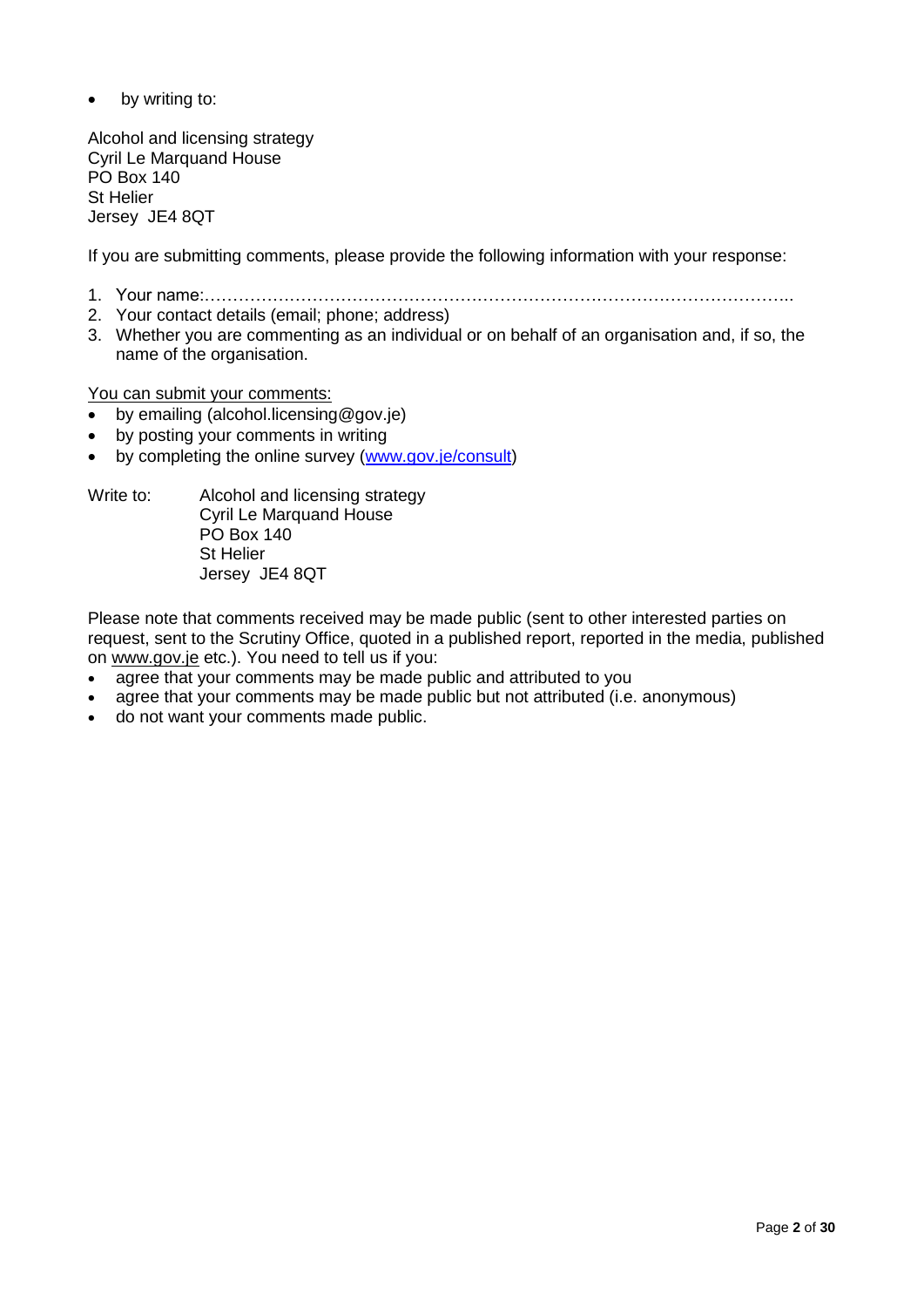# **Alcohol and licensing strategy for Jersey**

# **Contents**

## **Background**

- A. A joint approach
- B. Alcohol and Licensing Policy Group
- C. Why we need an alcohol and licensing strategy
- D. Our drinking
	- i) How much are we drinking?
	- ii) Alcohol and health

# Section 1: The Strategy

- 1.1 Our objectives
- 1.2 Measures of success
- 1.3 Our actions

#### Section 2: Licensing Law

- 2.1 Background
- 2.2 Proposed approach
- 2.3 What the Law will do
	- a) Licensing objectives
	- b) Alcohol and Licensing Policy Group
	- c) The Licensing Assembly and appeals
	- d) Statutory consultees and powers
	- e) Licence application process and fees
	- f) Licensing systems
	- g) Conditions of licenses

Appendix 1: Terms of reference for the Alcohol and Licensing Policy Group Appendix 2: Proposed timeframe for development of strategy and licensing law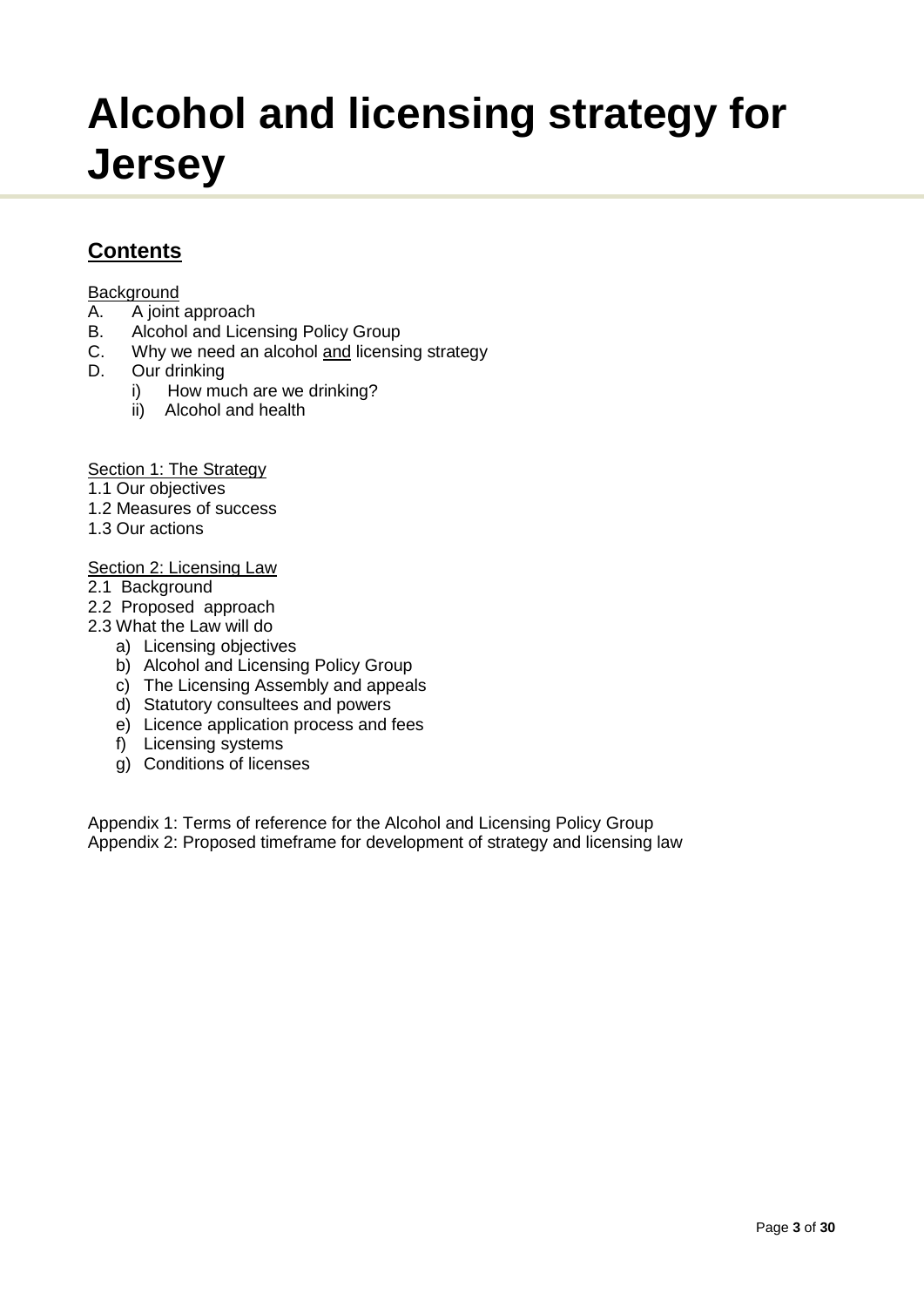# **Background**

# **A. A joint approach**

This strategy is being released for comment by the Council of Ministers; a joint approach that recognises that matters relating to alcohol cut across the States of Jersey's departmental boundaries.

The Economic Development Minister is currently responsible for the Licensing Law; the Health and Social Services Minister for the provision of services that deal with the consequences of overconsumption; the Home Affairs Minister for the police and fire services that support the safety of Islanders; the Treasury Minister for issues relating to impôt duty and the Chief Minister for broader social policy.

This strategy sets out the Council of Ministers' broad approach to alcohol. It is supported by two key documents:

- *Preventing Harm caused by alcohol;* a discussion document produced by the Health and Social Services Department.
- *Licensing Law policy paper*; produced by the Economic Development Department in response to the 2009 consultation on proposed changes to the Licensing law.

Both these documents, which are available from www.gov.je/consult, provide significant additional information. When read side by side they also demonstrate the challenge at the heart of this strategy; how to strike a balance between the problems that alcohol presents for some, whilst not having a detrimental impact on everyone else, including industry.

# **B. Alcohol and Licensing Policy Group**

To be effective all strategies need someone to own them and to oversee their delivery. The Council of Ministers has, therefore, established an Alcohol and Licensing Policy Group.

The role of the Group is to: oversee the on-going development and delivery of the strategy; evaluate its impact against the measures set out in Section 1; bring forward to the Council of Ministers recommendations for new initiative and/or legislation required to support its delivery.

In addition, a key role of the Group is to provide advice to the lead Minister for the Licensing Law, in support of annual report issued by that Minister on an annual basis to the Licensing Assembly. The purpose of that annual report is to provide direction to the Assembly on matters related to the issuing of all alcohol licences and associated conditions of licence.

Terms of Reference for the Alcohol and Licencing Policy Group are set out in Appendix 1

The Group will include:

- 1. Chief Minister (Chair)
- 2. Minister for Economic Development
- 3. Minister for Health and Social Services
- 4. Minister for Home Affairs

Sub-groups will be established with internal and external stakeholders and industry representatives.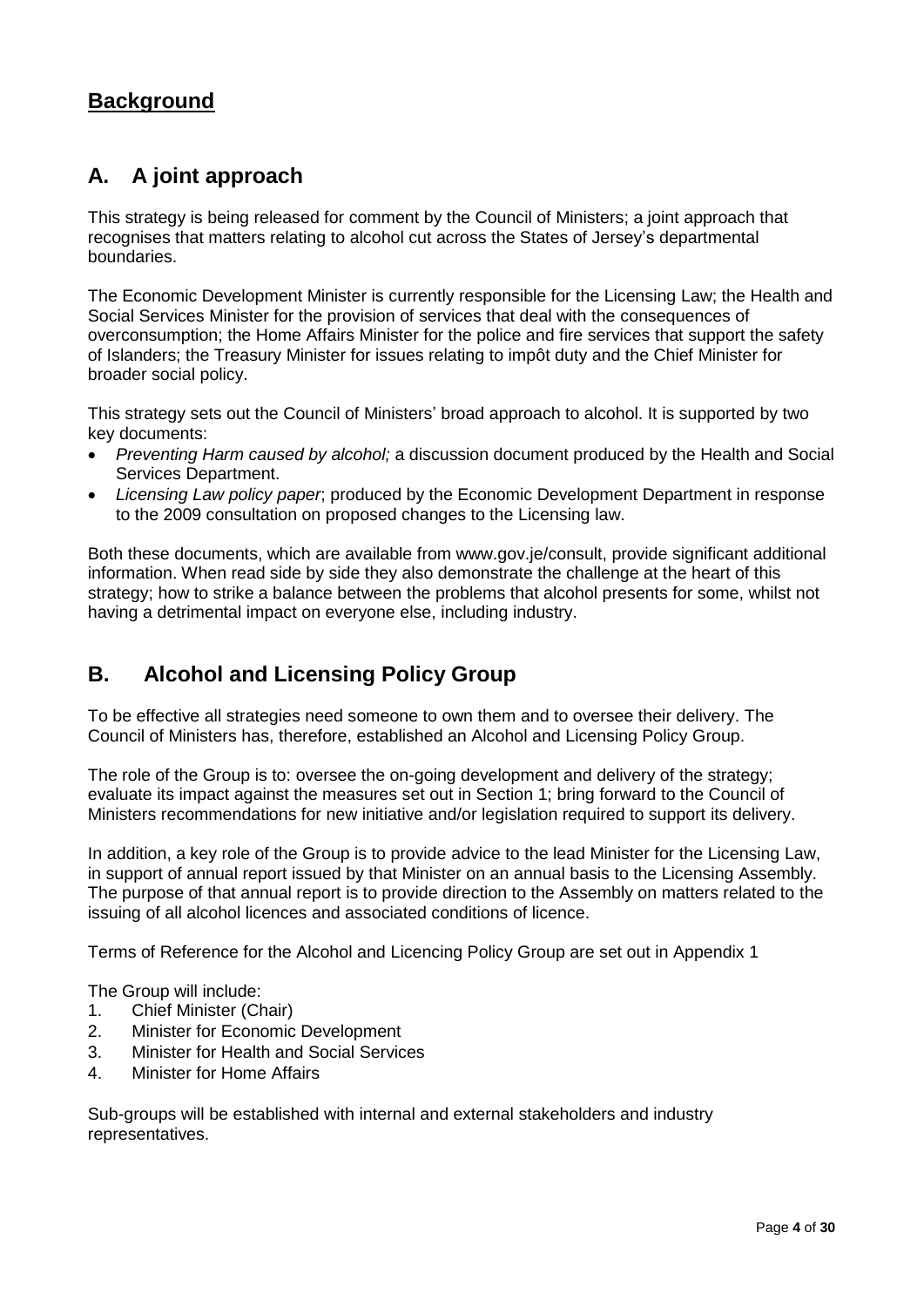# **C. Why we need an alcohol and licensing strategy**

In 2003 the States of Jersey agreed an alcohol strategy that focused on reducing the harm caused by alcohol. During the 10 year life of the strategy (2003 to 2013) a number of initiatives were implemented in accordance with that strategy including:

- regular drink driving campaigns
- embedding alcohol education into the school curriculum
- closer working between the States of Jersey Police and Licensees
- maintaining an annual increase in alcohol impôt in most years.

These initiatives have helped support a fall in the consumption of alcohol over that 10 year period from 16 litres to 12.8 litres per capita (15+), per year. Despite this drop, levels of alcohol consumption remain high in Jersey compared to other jurisdictions (average of 11 litres per person in Europe) 1 and, as set out below and as described in *Preventing Harm Caused by Alcohol,* that brings a whole range of adverse health impacts, social problems and challenges which in turn have an economic impact (cost of treatment; working days lost etc.).

At the same time however, we cannot ignore the fact that a culture of sensible drinking can support vibrant communities and make an important economic contribution.

It is for this reason that the Council of Ministers is bringing forward a joint Alcohol and Licensing strategy that recognises the conundrum but, nevertheless, aims to create a sustainable balance between reducing harm and benefit.



<sup>1</sup> Public Health Intelligence Unit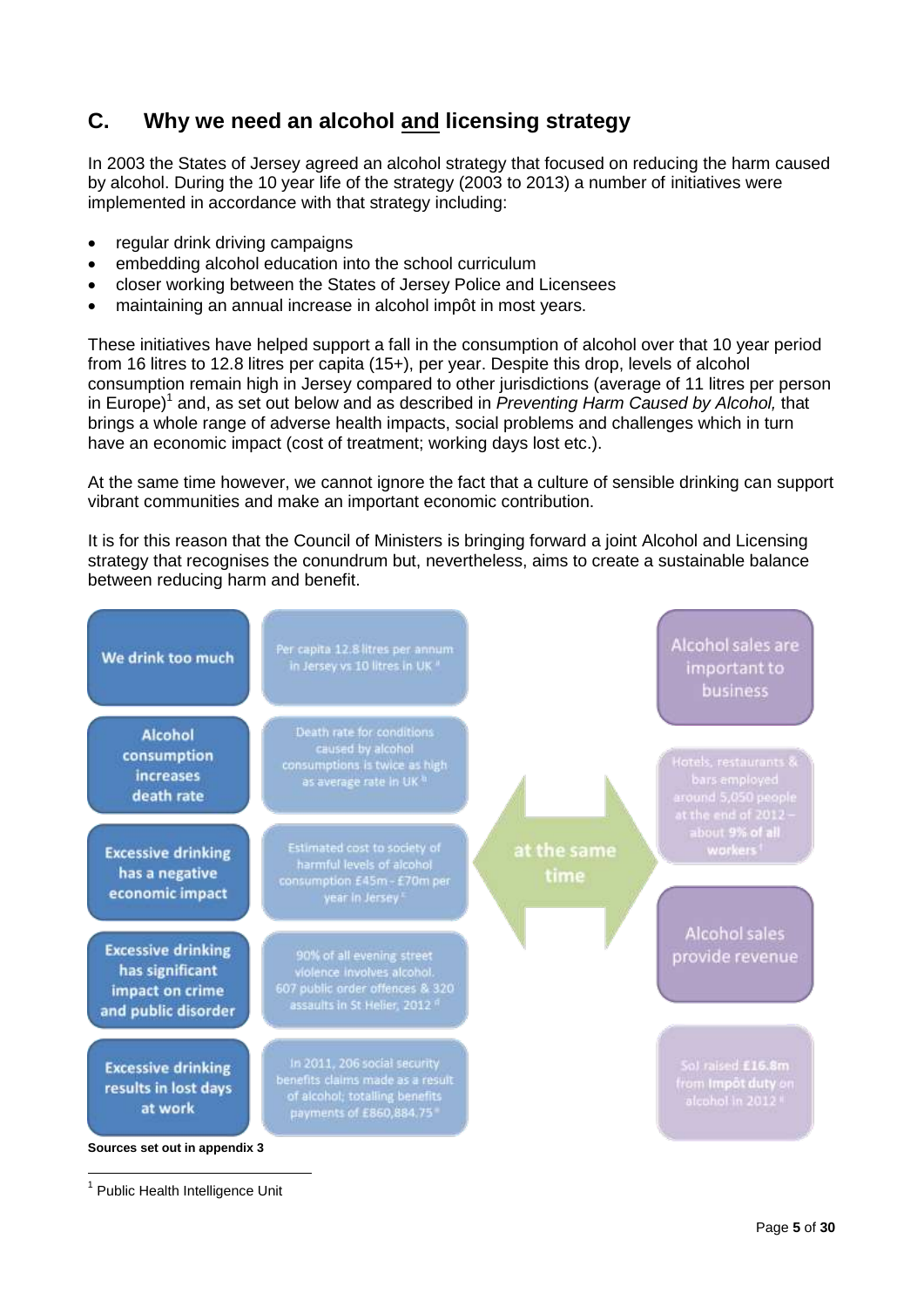# **D. Our drinking**

## **i) How much are we drinking?**

In Jersey, we drink high levels of alcohol when compared to other countries, including France and the UK.



Alcohol Consumption per capita (litres of pure alcohol per  $15+$ )<sup>2</sup>

It is estimated that in 2012 we drank, on average 12.8 litres of alcohol per person per year. This roughly equivalent to 130 bottles of wine per person per year, or 25 units of alcohol per week for everyone aged 15 and over. Of course, the reality is more varied than this. We all know people who consume more than the average and those who consume nothing at all.

Our health is at *increased risk<sup>3</sup>* if we drink regularly more than 4 units per day for men or 3 units per day for woman or at *higher risk* if we regularly drink more than 8 units a day for men or 6 units a day for woman, nevertheless many of us do and sometimes without realising it<sup>4</sup>. A single large glass of wine can contain 3 units of alcohol – a woman's maximum daily limit.



### What is a Unit of alcohol?

 $\frac{1}{2}$ Source: Public Health Intelligence Unit

<sup>&</sup>lt;sup>3</sup> Department of Health Guidance

<sup>4</sup> The effects of alcohol vary between person based on: age, weight, gender, genetic make-up, type of alcohol, speed of drinking, amount eaten before drinking, thus reliable predictions about 'safe' levels of drinking are impossible.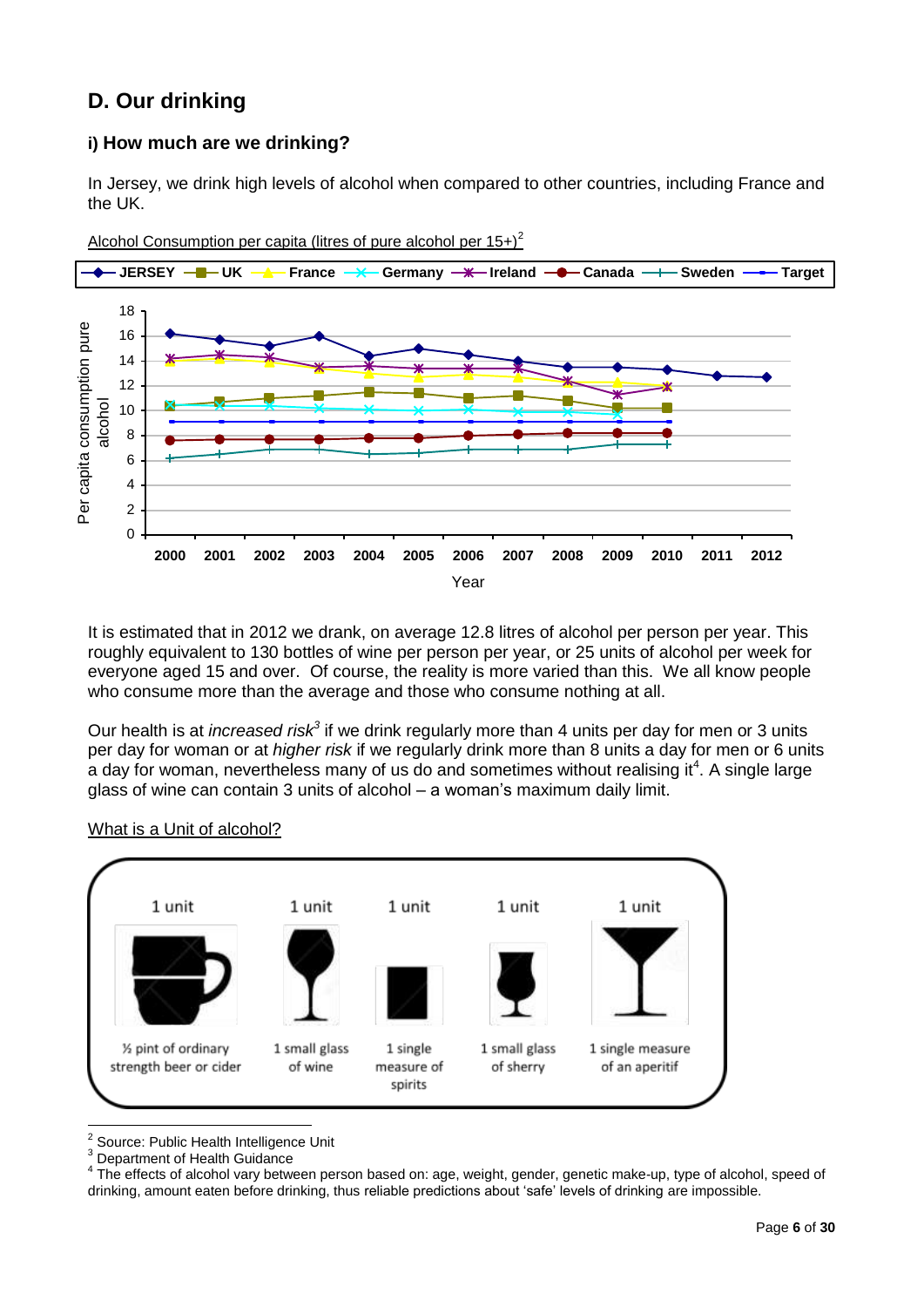In 2010, 12,617 islanders (7,212 men and 5,405 women) reported they were drinking, on at least one occasion per week, more than the limit of 4 units or 3 units a day<sup>5</sup>. Given, the widespread misunderstanding about what constitutes a unit of alcohol, this is likely to be a real underestimation of the numbers of people drinking at a level which is potentially harmful to their health.

64% of people say they drink alcohol sometimes to relieve stress and 24% say they sometimes drink with the intention of getting drunk<sup>6</sup>. Perhaps not surprisingly, children and young people state that socialising and having fun with friends is the biggest influence on why they drink alcohol<sup>7</sup>.

# **ii) Alcohol and health**

We know that we are drinking a lot as an Island and we also know that excessive alcohol can damage our health. There are the acute effects of drunkenness (accidents, violence and injuries, alcohol poisoning, vomiting and aspiration and risky sexual behaviour) and the 60 or so medical conditions for which alcohol can be a causal factor including:

- gastrointestinal disease such as liver cirrhosis or chronic liver disease and pancreatitis
- hypertension (high blood pressure)
- obesity and type II diabetes,
- cancers, including mouth, throat, gullet, stomach, breast and liver cancers
- neuro psychiatric conditions such as depression and anxiety

Hospital admissions: in 2010 there was a rate of 2,065 admissions per 100,000 admissions to Jersey General Hospital which were attributable to alcohol – at an estimated cost to the hospital of £2m per year. This is above the average rate of 1,898 admissions in England<sup>8</sup>. This puts Jersey 3<sup>rd</sup> highest for English regions, only behind the North East and North West.

'Binge drinking', especially amongst young adults, is a real concern resulting in hospital staff reporting increased numbers attending the hospital's Emergency Department, needing treatment for acute intoxication, falls and injuries resulting from fights, particularly at the weekend.

Premature death: there are on average 307 years of life lost every year due to premature death from alcohol in Jersey. Alcohol accounts for around 2% of all deaths in our Island<sup>9</sup>.

Liver disease: Jersey experiences 30-50% more deaths than would be expected from chronic liver  $\overline{d}$  disease when compared with England & Wales<sup>10</sup>. Most, but not all cases of chronic liver disease are caused by excessive alcohol consumption

Addiction: It is hard to gauge the true extent of addiction but recent surveys in Jersey suggest that at least 5% to 12% of people have some issues with hazardous alcohol consumption. 14% of people report having a feeling of guilt or regret after drinking and the same proportion have been unable to remember what happened the night before $11$ . It is estimated that approximately 4,000 people in Jersey are dependent on alcohol<sup>72</sup>.

 $\overline{a}$ 

<sup>5</sup> Jersey Annual Social Survey (2010)

<sup>6</sup> Source: States of Jersey Statistics Unit

<sup>7</sup> Public Health Department: 2011: A Picture of Health in Jersey: 2010

<sup>&</sup>lt;sup>8</sup> Source: Jersey HIU; Alcohol profile for Jersey - summary of alcohol indicators 2013

<sup>9</sup> Source: Public Health Intelligence Unit (2012)

<sup>10</sup> Jersey Public Health Department: Jersey Health Profile 2008/9

<sup>11</sup> States of Jersey Statistics Unit: Jersey Annual Social Survey 2010

<sup>&</sup>lt;sup>12</sup> Revised 2010 population estimates based on 2011 census.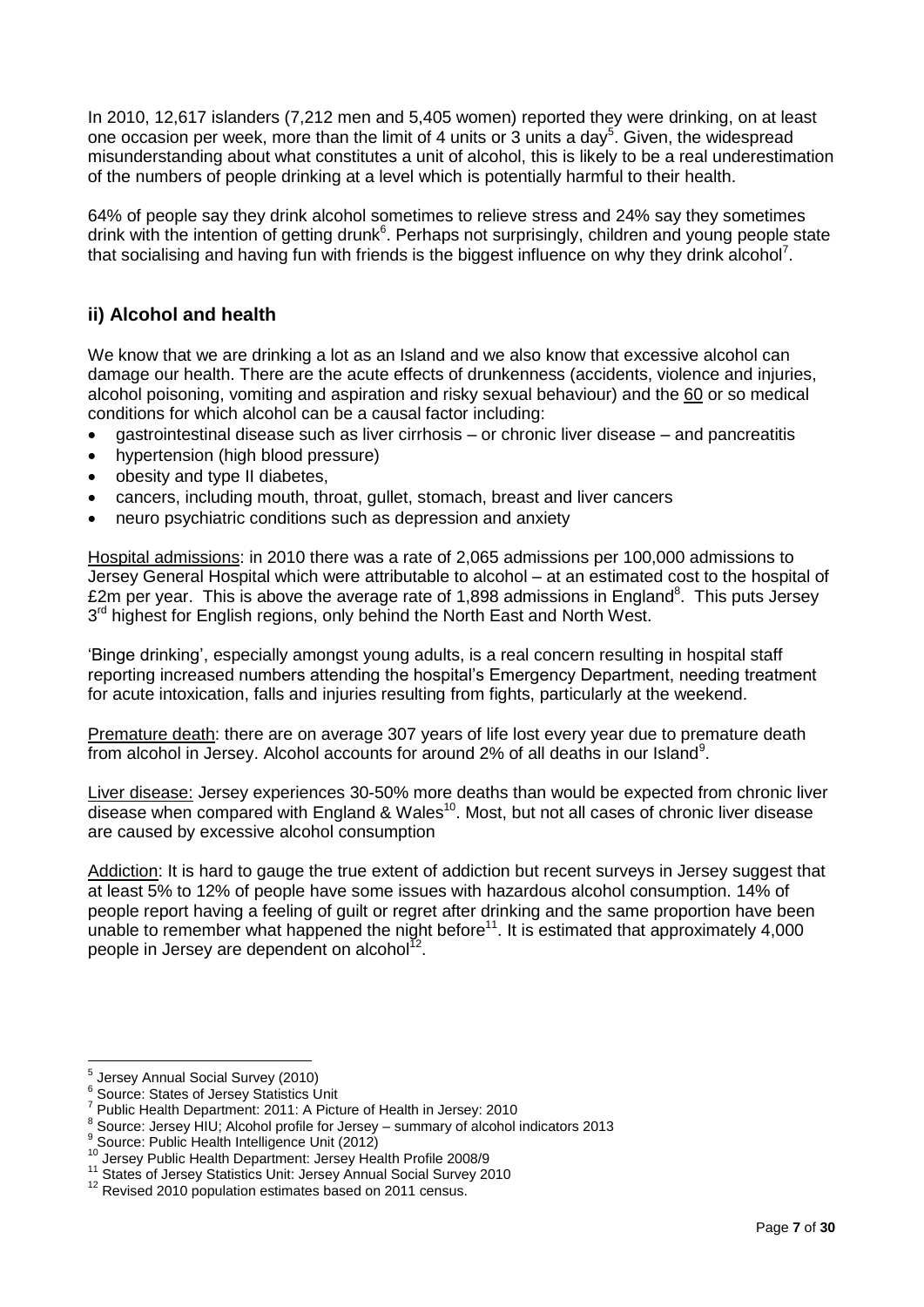# **SECTION 1: The strategy**

# **1.1 Our objectives**

We know that for some people alcohol is a very real problem; whether that is because they themselves drink too much or because they suffer as a result of other people drinking too much. Similarly for many people, alcohol is simply an enjoyable, well-managed part of their lifestyle.

We want an Alcohol and Licensing strategy that protects people from harm whilst avoiding placing unnecessary restrictions on the pleasure that alcohol can provide. A strategy that recognises that alcohol is different from other commodities, in that, unlike most other products that we legitimately buy for personal consumption, it can do great damage to individuals and to communities<sup>13</sup>.

We also want a strategy, and associated licensing regime, that supports business and allows the Island's restaurants, pubs and clubs to continue to flourish.

The prime purpose of this strategy is therefore to **reduce the harm caused by alcohol misuse;** a purpose that recognises that many people who drink alcohol do not misuse alcohol.

Our five keys objectives, which are the same as those set out in the Licensing Law (Section 2), are:

- 1. to help reduce alcohol related crime and disorder
- 2. to better secure public safety
- 3. to help prevent public nuisance $14$
- 4. to better protect and improve public health
- 5. to help protect children from alcohol related harm

We want our strategy to:

- 1. reduce the high levels of alcohol consumed in Jersey
- 2. reduce young people's drinking and their access to alcohol
- 3. help those who want to drink less
- 4. reduce the rates of alcohol related offences and protect those at risk of those offences including: domestic violence, assault, public disorder and drink driving.

And in doing so, we want to

- 5. support business through an equitable and transparent licensing system
- 6. ensure any mechanism for controlling the consumption and availability of alcohol are evidence based, proportionate and do not unnecessarily penalise businesses or sensible drinkers.

 $\overline{a}$  $13$  Tobacco being a notable exception.

<sup>&</sup>lt;sup>14</sup> Public nuisances includes issues such as noise, rubbish or behaves that present a nuisance to others.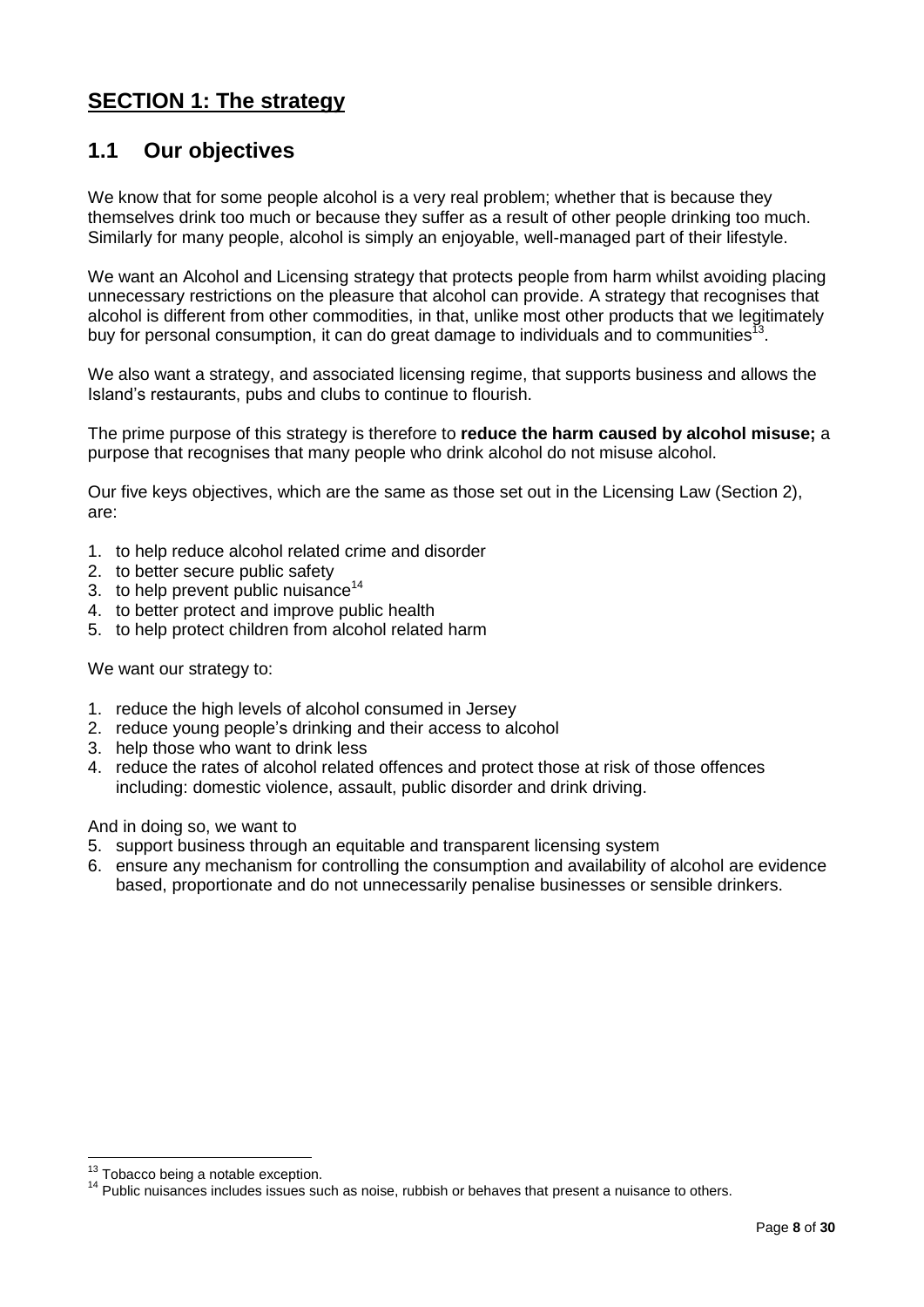# **1.2 Measures of success**

In order to know whether our strategy is successful and achieving what we want it to do, we need clear, measurable indicators. Responsibility for measuring the success of this strategy will fall to the Alcohol and Licensing Policy Group (Section 1.2).

These measures which may be reviewed, changed or added to over the life of the strategy include:

- 1. Reduce the high levels of alcohol consumed in Jersey. Demonstrated through:
	- a. per capita consumption of pure alcohol from  $12.8$  litres<sup>15</sup>
- 2. Reduce alcohol consumption by under-age drinkers. Demonstrated through:
	- a. Numbers of 14 15 year olds who report they regularly drink alcohol (currently 11%)
	- b. Numbers of young people being given alcohol by others or buying alcohol for themselves (56% of 14-15 years who state they drink obtain alcohol from friends compared to 6% who say they buy alcohol themselves)<sup>16</sup>
- 3. Reduce alcohol related ill health and injury. Measured through:
	- a. repeat referrals to Alcohol and Drugs Service (134 new alcohol referrals in 2011; 230 total alcohol referrals)<sup>17</sup>
	- b. alcohol attributable hospital admissions (2,065 admissions per 100,000 admissions in  $2010)^{18}$ .
- 4. Reduce alcohol related crime and disorder. Demonstrated through:
	- a. drink-driving incidents (185 drink-driving offences in 2012)<sup>19</sup>
	- b. public order offences & assaults in NTE (607 and 320 respectively in 2012)<sup>20</sup>
	- c. incidents of domestic violence related to alcohol (1,048 domestic violence incidents reported to police in 2012; 545 alcohol related; 557 children present)<sup>21</sup>
- 5. Reduce economic loss in the work place due to alcohol misuse. Demonstrated through:
	- a. number of Social Security benefits claims that are related to alcohol (2011: no of payments 206; sum of value c. £861k; days paid 50,805 $^{22}$ .
	- b. access to alcohol treatment services year on year

Additional measures related to the management of the new licensing system (Section 2.3) will also be developed at the point at which the system is in place. These may include:

- 6. Improved control on operation of licensed premises. Demonstrated through:
	- a. numbers of licensing offences
	- b. proportion of licensed premise visits where further action necessary
	- c. numbers of licences reviewed by Licensing Assembly as a result of intervention by statutory consultees

 $\overline{a}$ 

<sup>&</sup>lt;sup>15</sup> Public Health Intelligence Unit

<sup>&</sup>lt;sup>16</sup> A picture of health 2010

<sup>&</sup>lt;sup>17</sup> Health and Social Services Department

<sup>18</sup> Source: Jersey HIU; Compendium of Population Health Indicators

<sup>19</sup> SoJ police

 $20$  SoJ police

<sup>&</sup>lt;sup>21</sup> SoJ police

<sup>22</sup> Employment Social Security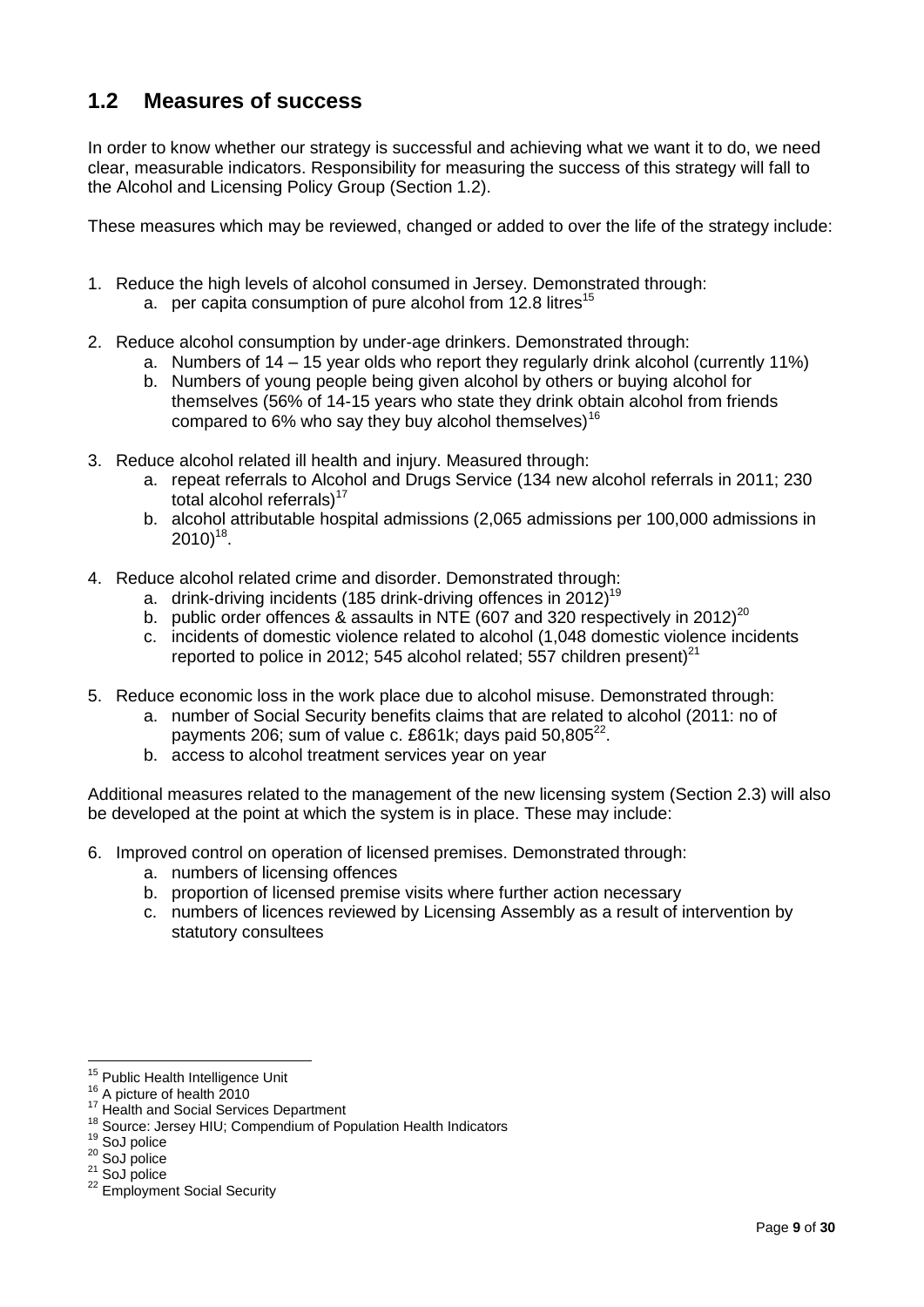# **1.3 Our actions**

Jersey is not the only jurisdiction trying to manage the effects of hazardous alcohol consumption on its community and trying to develop the right strategic approach.

The World Health Organisation (WHO) sponsored research report *Alcohol – No Ordinary Commodity<sup>23</sup>* identified 10 key interventions in relation to alcohol management, which include:

- 1. minimum legal purchasing age
- 2. government monopoly of retail sales
- 3. restrictions on hours or days of sale
- 4. outlet density restrictions
- 5. alcohol taxes

 $\overline{a}$ 

- 6. sobriety check-points (drunken driving)
- 7. lowered BAC limits (blood alcohol concentration, drunken driving)
- 8. administrative licence suspension following drink driving charges
- 9. graduated limits for drinking and driving for novice drivers
- 10. brief interventions for hazardous drinkers

Further research has shown that, whilst all these interventions are effective, there are distinct variations in that effectiveness; some interventions have a positive impact but only affect a small number of people and are expensive to deliver (for example: interventions for hazardous drinkers); whilst others reach a large number of people, are low cost but their impact can also be relatively low in the shorter term (for example education programmes).

No one intervention is sufficient. Different or multiple interventions may be required for different groups of people. This strategy, therefore, sets out a number of interventions or actions, which are designed to work together to help us tackle the challenges that alcohol brings without negatively impacting those who drink sensibly or the licensed trade. This includes a focus on education through:

- development of clear consistent messages that support people to understand the effects of alcohol and help them make informed choices about drinking
- promotion of these messages at point of sale
- review of Personal Social Health Education (PHSE) curriculum in Jersey schools to ensure children are provided with sufficient information about alcohol
- reviewing options for investing in targeted, preventative family-based interventions which support parents to discuss alcohol with their children.

The actions to be delivered as part of the Alcohol and Licensing Strategy, based around the five key objectives<sup>24</sup>, include:

<sup>23</sup> *Alcohol – No Ordinary Commodity* looked at the impact of alcohol policy measures taken in the USA, New Zealand, UK, Canada, Australia, Finland, Switzerland, Sweden and Norway.

 $^{24}$  Objectives 1 – 3 are clustered together for the purpose of setting out proposed actions due to their close association with each other.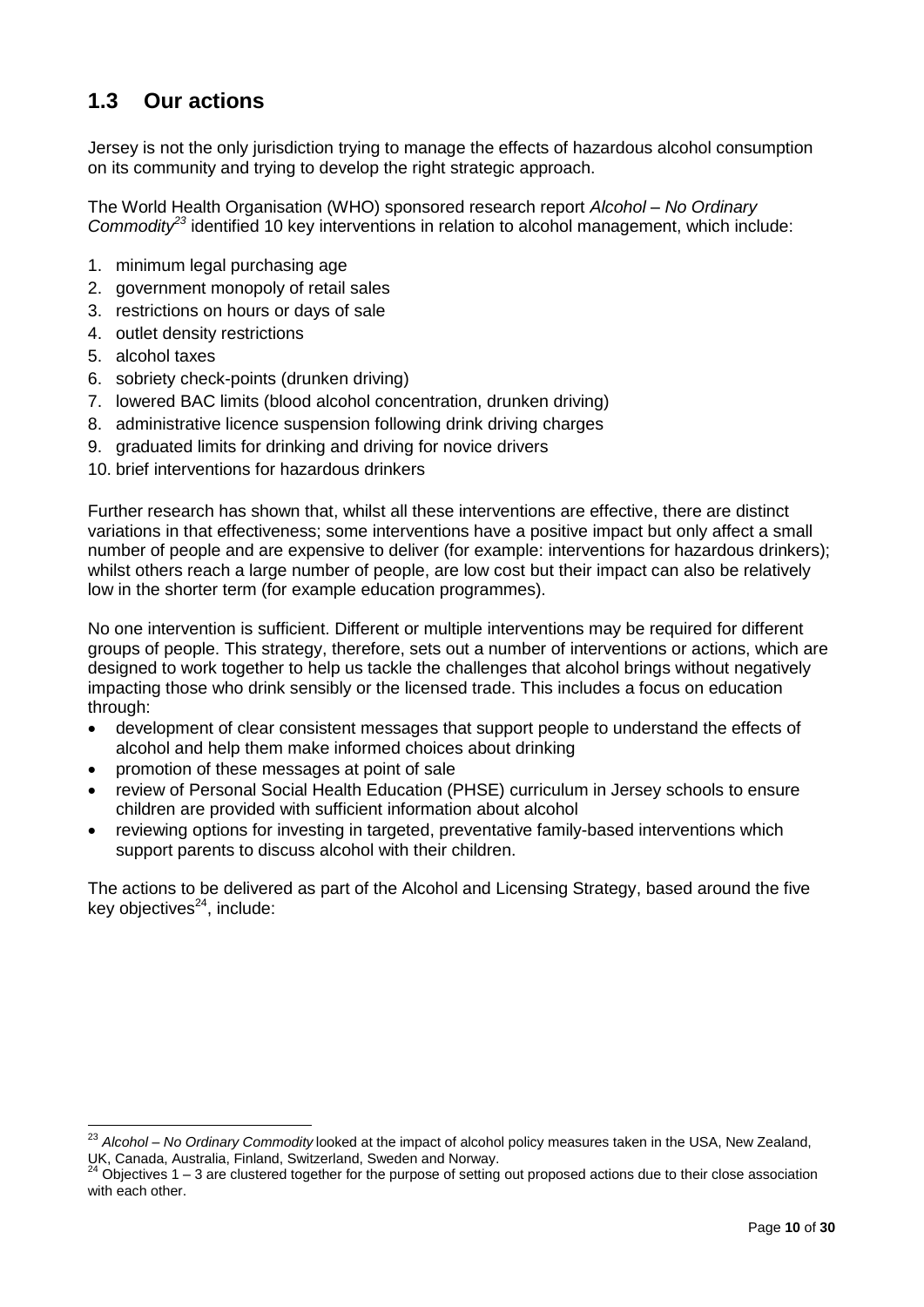## **Objective 1: To help reduce alcohol-related crime and disorder Objective 2: To better secure public safety Objective 3: To help prevent public nuisance**

## **Action 1: Review drink-driving limits**

The maximum legal level of alcohol in the blood when driving is 80mgs per 100mls. In most other European countries, the limit is less, usually 50mg per 100ml of blood. Furthermore evidence from those countries suggests that a reduction in permitted levels has led to reduction in alcohol related accidents from  $8\%$  -  $10\%^{25}$ .

In Jersey around 200 people a year are charged with being drunk in charge of a vehicle. Approximately 52% of those charged were over double the permitted limit. Between 10%-30% of these offences were found following a road traffic accident<sup>26</sup>.

The Alcohol and Licensing Policy Group will undertake a review of drink-drive limits, assessing the potential effectiveness of a reduction in limits against the effectiveness of drink-drive campaigns and on-going police road checks. Work will also be undertaken to develop a scheme, linked to drink-drive convictions, to identify and help problem drinkers.

Depending on the findings of the review, the Alcohol and Licensing Policy Group may bring forward proposals for a reduction in law.

#### **Action 2: Fire safety**

Ensure the new Licensing Law provides increased powers to the fire service including invoking reviews by the Licensing Assembly where a licensed premises does not meet appropriate fire safety standards.

#### **Action 3: Domestic Abuse**

Work in partnership with the Jersey Domestic Violence Forum and the Safeguarding Partnership Boards to review and develop our understanding of the relationship between alcohol and domestic abuse in Jersey and implement measures to mitigate it.

### **Action 4: Powers of closures**

Ensure the new Licensing Law provides the police with the power to close individual licensed premises, or in extreme circumstances, close "areas" of licensed premises if the event they need to secure public safety and prevent crime or disorder.

### **Action 5: Provision of trained staff in licensed premise**

Ensure that the new Licensing Law allows for the introduction of conditions relating to staff training (door staff; personal licence holders; other staff). Such training can play a role in minimising the potential for drunkenness which result in crime and public disorder.

### **Action 6: Review use of other measures that potentially help secure safety and reduce disorder**

Working in partnership with States and non-States agencies review additional measures to secure safety and reduce disorder, including, but not limited to: management and use of public transport; use of safety glass/plastic; improvements to and role of built environment in reducing harm.

 $\overline{a}$ 

<sup>&</sup>lt;sup>25</sup> Anderson.P, Baugman.B: 2006: Alcohol in Europe, A Public Health Perspective. A Report for the European Commission: Institute of Alcohol Studies: pp 242 - 250

<sup>&</sup>lt;sup>26</sup> Figures from States of Jersey Police: 2012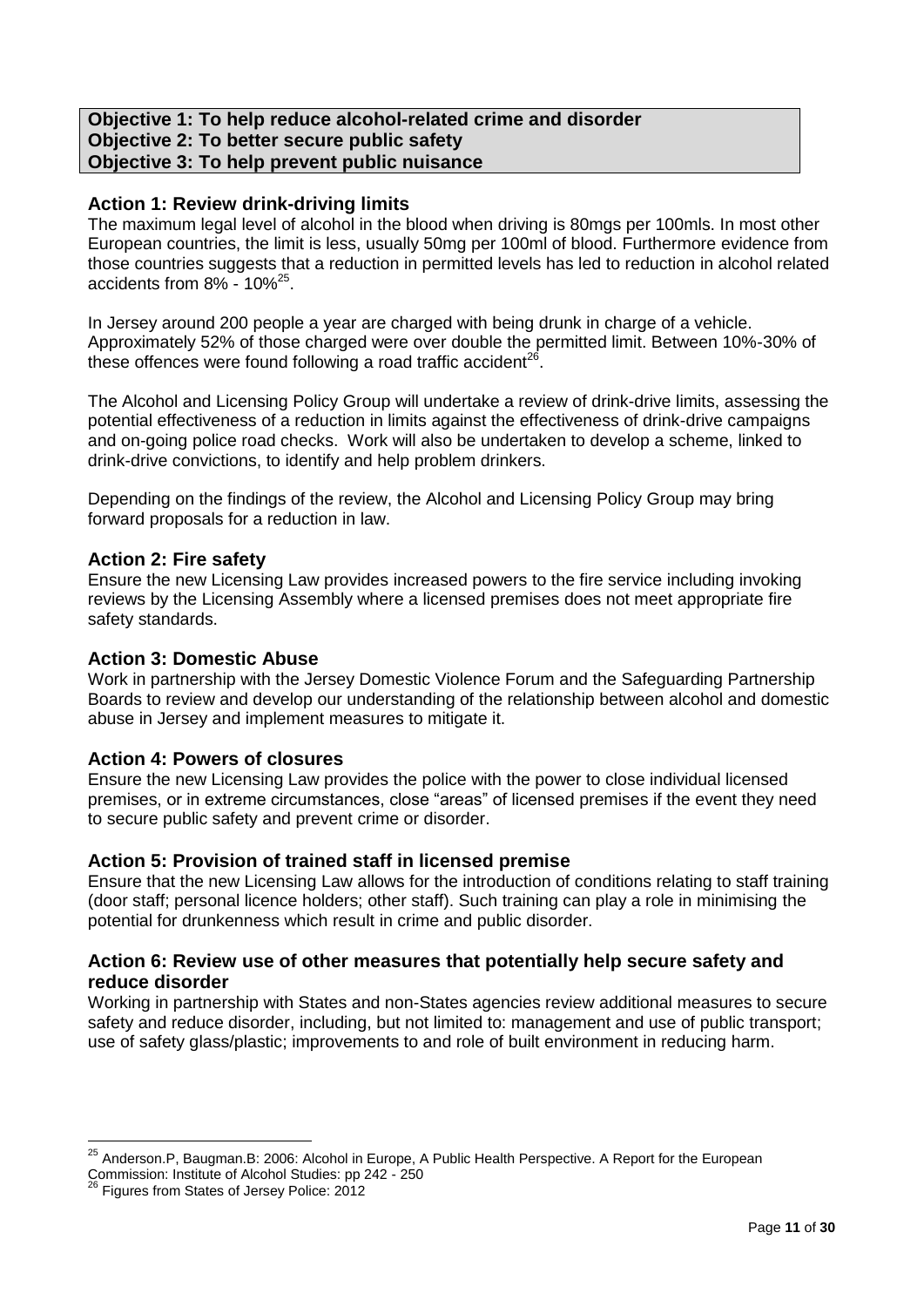## **Action 7: Review extended opening hours (including for non-alcohol drinks and food service)**

Explore options relating to the possible introduction of extended opening hours, including to allow for non-alcoholic drinks and food service. Review evidence related to associated public safety benefits of staggering the times at which people exit licensed establishments.

## **Objective 4: To better protect and improve public health**

## **Action 8: Promote clear messages about sensible drinking limits**

Promoting personal responsibility for sensible drinking is an important component of any approach to reduce alcohol consumption. Given however that 18% of men and 10% of woman report drinking above recommended levels at least once a week, we know that this measure is not working on its own.

Clear consistent messages need to be communicated carefully so that particular target groups are able to understand and act on information and guidance. Research evidence shows however, that public information will not work on its own and must be part of a wider package of measures.

Investment is needed in marketing campaigns targeting at risk groups, which give clear messages about sensible drinking limits and where to get help. Message to be based on behaviour and not on units alone (for example: if you drink one evening, try not drinking for the next two evenings).

### **Action 9: Promote safer drinking messages at point of sale**

Ensure the new Licensing Law makes provision for licensees to provide clear information about sensible drinking limits on their premises.

### **Action 10: Establish high quality early interventions**

People in contact with health and social care services whose health is at risk from high levels of alcohol consumption should be routinely offered advice and guidance to reduce alcohol consumption. These services need to be planned, comprehensive and form an integrated part of wider treatment services. This will ensure that people will get the right help at the right time in the right place.

Investment in treatment and support services for people who drink too much, or are at risk, has already been identified as a priority in the Health and Social Services White Paper (2012). An alcohol "pathway" is being developed, drawing on recommendations made by the National Institute of Clinical Excellence and the World Health Organisation. It will support an increase in our Island's capacity to deliver effective and efficient interventions for alcohol both in the community and in specialist health settings.

### **Action 11: Review additional measures that support a whole population approach to reducing alcohol harm**

Review evidence relating to inter-relationship and causal links between consumption of alcohol and other social factors including low income and poor housing. Consider development of specific initiatives that help break the cycle.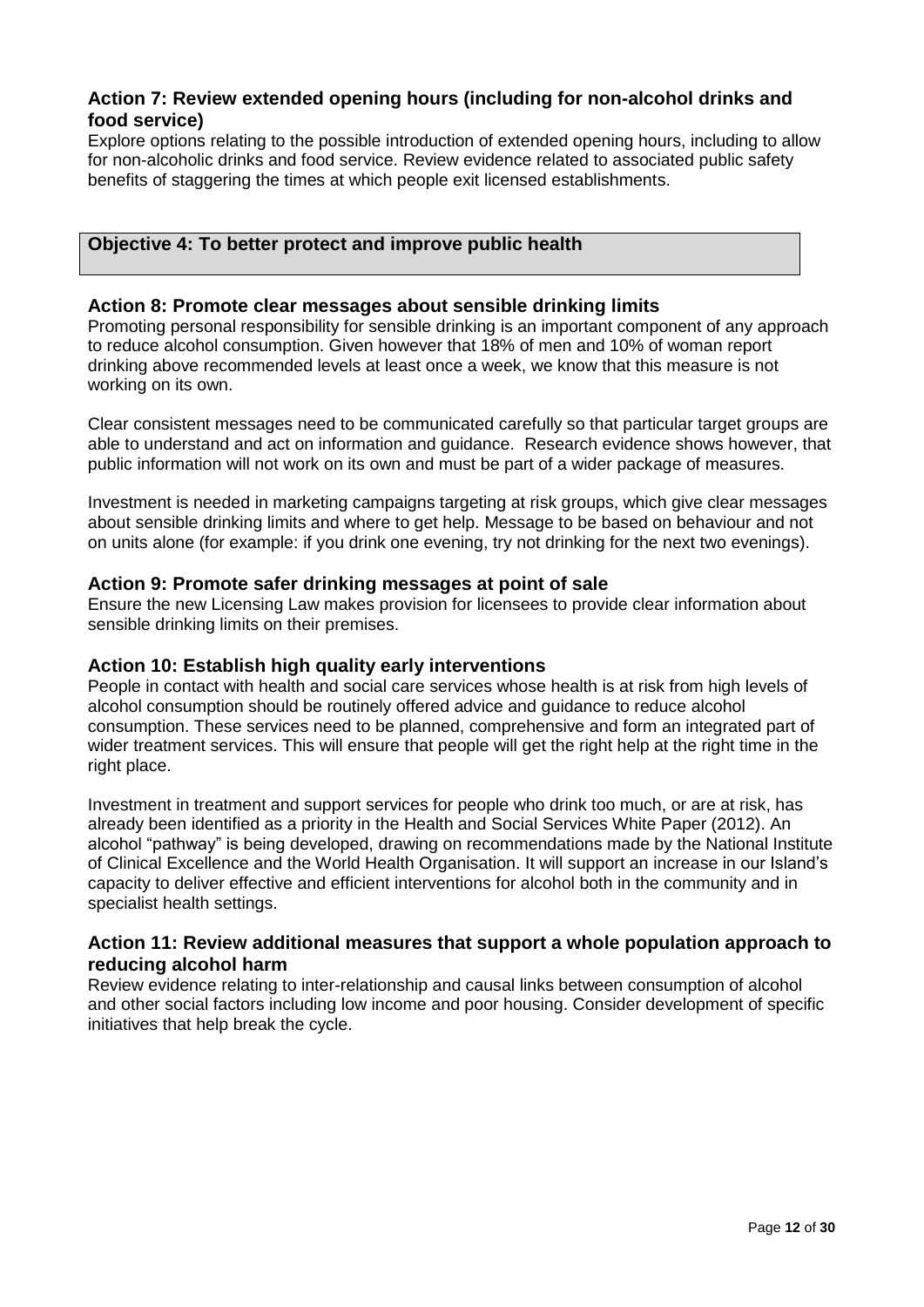# **Action 12: Review of pricing**

There is research evidence that shows that the amount of alcohol drunk by the population as a whole<sup>27</sup>, as opposed to by particular groups in the population, is driven in part by price, availability and promotion. Or, to put it simply, the more outlets there are selling cheap alcohol, the more a population is likely to drink overall.

There is also research that suggests that young people and problem drinkers are particularly pricesensitive and their consumption of alcohol is affected by how much it costs $^{28}$ . Research also shows that when alcohol is cheaper more is consumed and more harm results; when alcohol becomes more difficult to access, less is consumed and less harm results<sup>29</sup>.

It is on the basis of such evidence that other jurisdictions are grappling with price control mechanisms; their effectiveness; their impact on target groups as opposed to the whole population; their fairness to consumers and business, their legality and their impact on smuggling and illegal in-country alcohol production.

The Alcohol and Licensing Policy will conduct a review of the following pricing mechanisms in Jersey, testing their applicability and the role that they could play in helping reduce the high levels of alcohol consumed in Jersey. The review will look at the evidence of the role that pricing mechanisms can play in reducing the harmful effects of alcohol by reducing consumption of alcohol, without disproportionately hurting those who drink responsibly.

This pricing review will include:

### **12.1 Equalisation of Impôt duty**

In Jersey, duty<sup>30</sup> is calculated according to the type of alcoholic drink and to some extent its alcoholic strength. At present, the duty on spirits is much higher than other alcoholic drinks but there are examples where the duty is higher for lower strength alcoholic drinks than higher strength alcoholic drinks – an anomaly which has arisen over time.

Equalisation of duties would mean strengthening the link between duty and alcoholic content, as well as increasing the duty levels over time so that eventually the duty on a unit of alcohol is the same whether it is in beer, cider, wine and spirits.

Equalisation of Impôt duty, like minimum pricing (12.3 below), would potentially reduce total alcohol consumption. Negative unintended consequences could, however, also arise, such as a perverse incentive to drink spirits in preference to low alcohol drinks.

The Alcohol and Licensing Policy Group will undertake a review of equalisation of Impôt duty.

### **12.2 Control of drinks promotions or pricing incentives**

Currently there is a moratorium on drinks promotions in licensed premises, although not in off-licence premises. This is in part because many off-licences are general retailers and the imposition of controls on price promotion for alcohol could potentially have unintended consequences on other store-wide discounts and food promotions.

 $27\,$ Anderson.P, Baugman.B: 2006: Alcohol in Europe, A Public Health Perspective. A Report for the European Commission: Institute of Alcohol Studies

<sup>28</sup> Estimates taken from the University of Sheffield: 2008: Independent Review of the Effect of Alcohol Pricing and Promotion: Part B; School of Health & Related Research: 1980: Independent Review of the effects of alcohol pricing and promotion, A summary of the evidence to accompany a report on phase 1 systematic reviews. University of Sheffield.

<sup>&</sup>lt;sup>29</sup> Alcohol Public Health Research Alliance (AMPHORA) 2012, The AMPHORA manifesto on Alcohol.

 $30$  Impots is French for tax or duty. By virtue of the Customs and Excise (Jersey) Law 1999 duty means any duty imposed by this Law on goods imported into, exported from or grown , produced or manufactured in the Bailiwick and includes both customs and excise duty.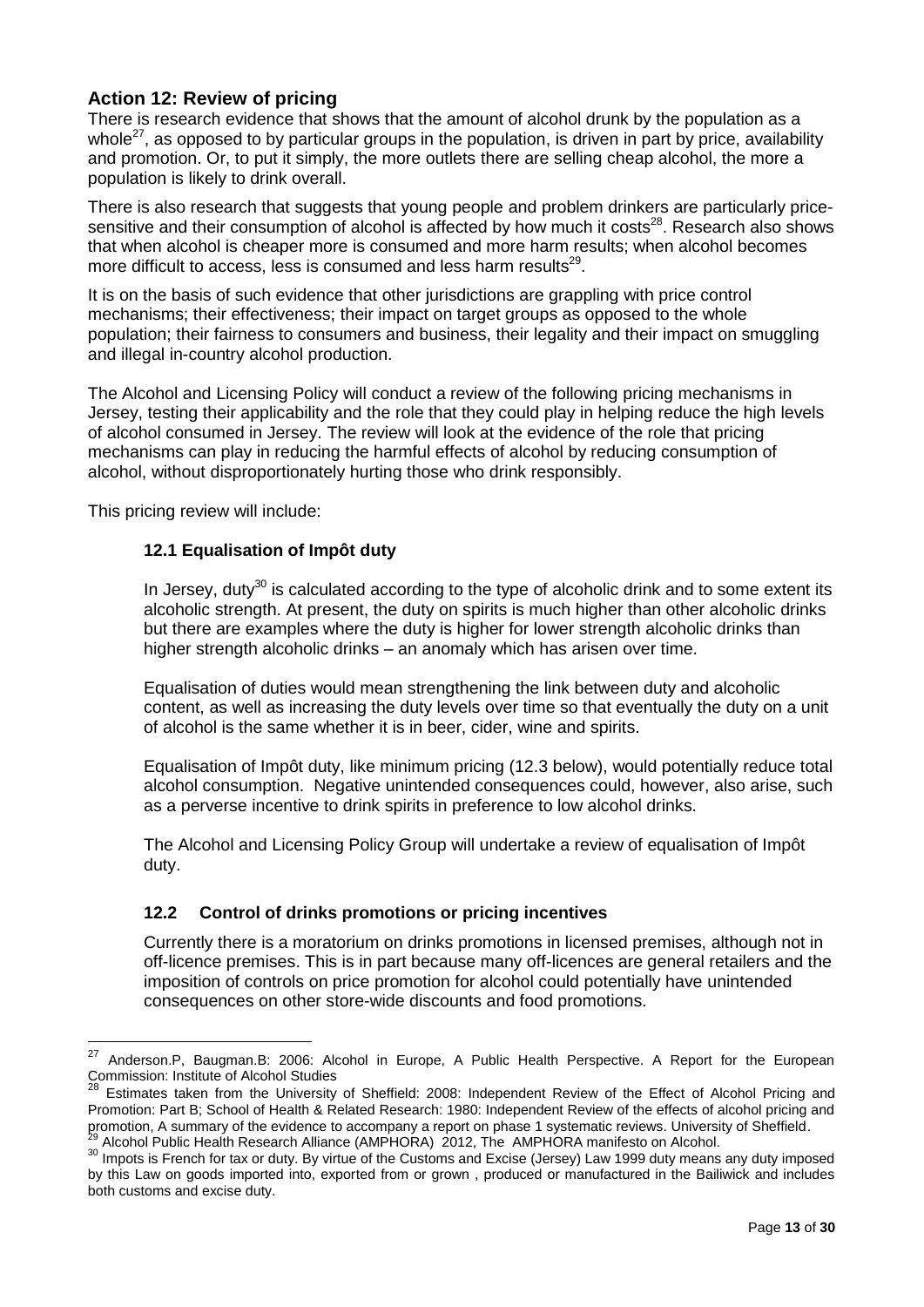That said, the Alcohol and Licensing Policy Group will undertake a review of pricing incentives in off-licences and the affect they have on consumption of alcohol including consideration of the advice issued by a former H.M. Solicitor General regarding drinks pricing in licensed establishments and the impact of this advice on the licensed trade.

This work is to be undertaken in light of national survey data that shows a change in drinking patterns, with increased drinking at home and away from drinking in licensed premises. (Whilst there is no local survey data about the extent of this trend in Jersey, anecdotal evidence suggests that it is also the case here. In particular concerns have been raised about young adults buying alcohol from off-licences to "pre-load" before they go out for the evening).

It is also known that since 2000, alcohol sold in off-licences has become more affordable, whereas on-licence alcohol has become less affordable over the same period. In addition, there are higher numbers licensed premises in Jersey when compared to the England - 2.2 times more off-licences and 2.1 times on on-licences in Jersey than England<sup>31</sup> based on population - making alcohol more readily available for purchase.

## **12.3 Minimum pricing review**

Minimum price is a mechanism that can be used by governments to set the price of alcohol at a level that would potentially deter over consumption. Under a minimum pricing scheme, retailers would be legally required to ensure the amount they charge for the alcoholic drink is set above the minimum price. The stronger the alcohol content of drink, the more units that are in it, the higher the minimum price for that drink.

Some industry stakeholders have expressed concern that a minimum price would unequally and unfairly affect sensible drinking. However the latest research has suggested that consumption amongst low income and higher income moderate drinkers respectively would fall by just 3.5 and 1.0 units per year. This compares with 297.0 units for low income harmful drinkers and 85.2 units for higher income harmful drinkers.<sup>32</sup>

The Scottish Government has made a commitment to introduce a minimum price per unit of alcohol, however the introduction of the scheme is held up in the European Courts. In the meantime, the Government in England & Wales has stalled a decision on minimum pricing.

The Alcohol and Licensing Policy Group's review of minimum pricing would not commence until after the legal position on introducing it is made clear through the European courts.

## **Objective 5: To help protect children from alcohol related harm**

Drinking at an early age can cause serious health problems, both in the short and long term. The healthiest option is for children to have an alcohol-free childhood. In general, children are emotionally less able to cope with the effects of drinking alcohol, and their level of maturity means they are more likely to engage in risky behaviour as a result of drinking. For example, a recent audit by Brook (Jersey) found that over half of young girls requesting emergency contraception reported drinking alcohol prior to sexual activity.

 $\overline{a}$ 

<sup>&</sup>lt;sup>31</sup> Source: South West Public Health Observatory, 2008

<sup>32</sup> University of Sheffield. 2013. *Modelled income group-specific impacts of alcohol minimum unit pricing in England 2014/15:*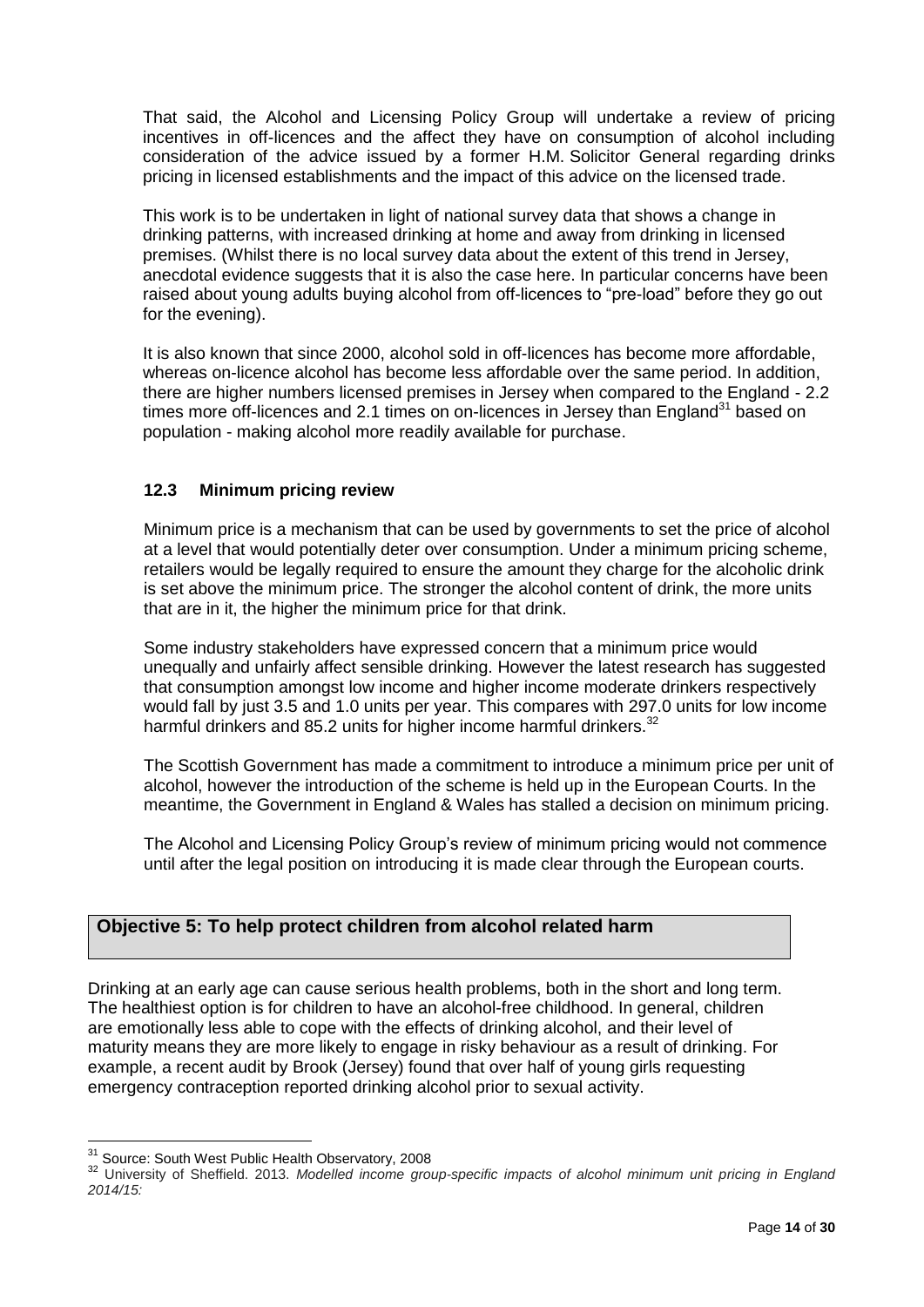Recent local surveys show that 36% of 14-15 year olds in Jersey drink alcohol. Of these a quarter report drinking more than they intended at least once a month. Approximately 3% of 12-15 year olds report drinking over sensible limits for adults $^{33}$ .

This picture of children's behaviour is a sign that we need to do more to make children aware of the damage that alcohol can cause.

## **Action 13: Invest in education**

Revise the Personal Social Health Education (PHSE) curriculum in schools and develop a range of enhanced educational materials aimed at children and young people.

## **Action 14: Potentially limit children's exposure to alcohol advertising**

Research has shown that exposure to alcohol advertising is commonly associated with the onset of drinking among young people and increased consumption among those who already drink. Tightening regulation on advertising has been recommended by the National Institute of Clinical Excellence as part of a preventative approach.

The Alcohol and Licensing Policy Group will monitor emerging research with a view to implementing tighten controls on advertising alcohol if deemed effective, appropriate and practicable.

### **Action 15: Supporting families**

Review options for investing in targeted, preventative family-based interventions which support parents to discuss alcohol with their children.

### **Action 16: Proof-of-age scheme**

Review effectiveness of existing proof of age scheme with potential for increased promotion.

 $\overline{a}$ 

<sup>&</sup>lt;sup>33</sup> Health Profile for Jersey 2010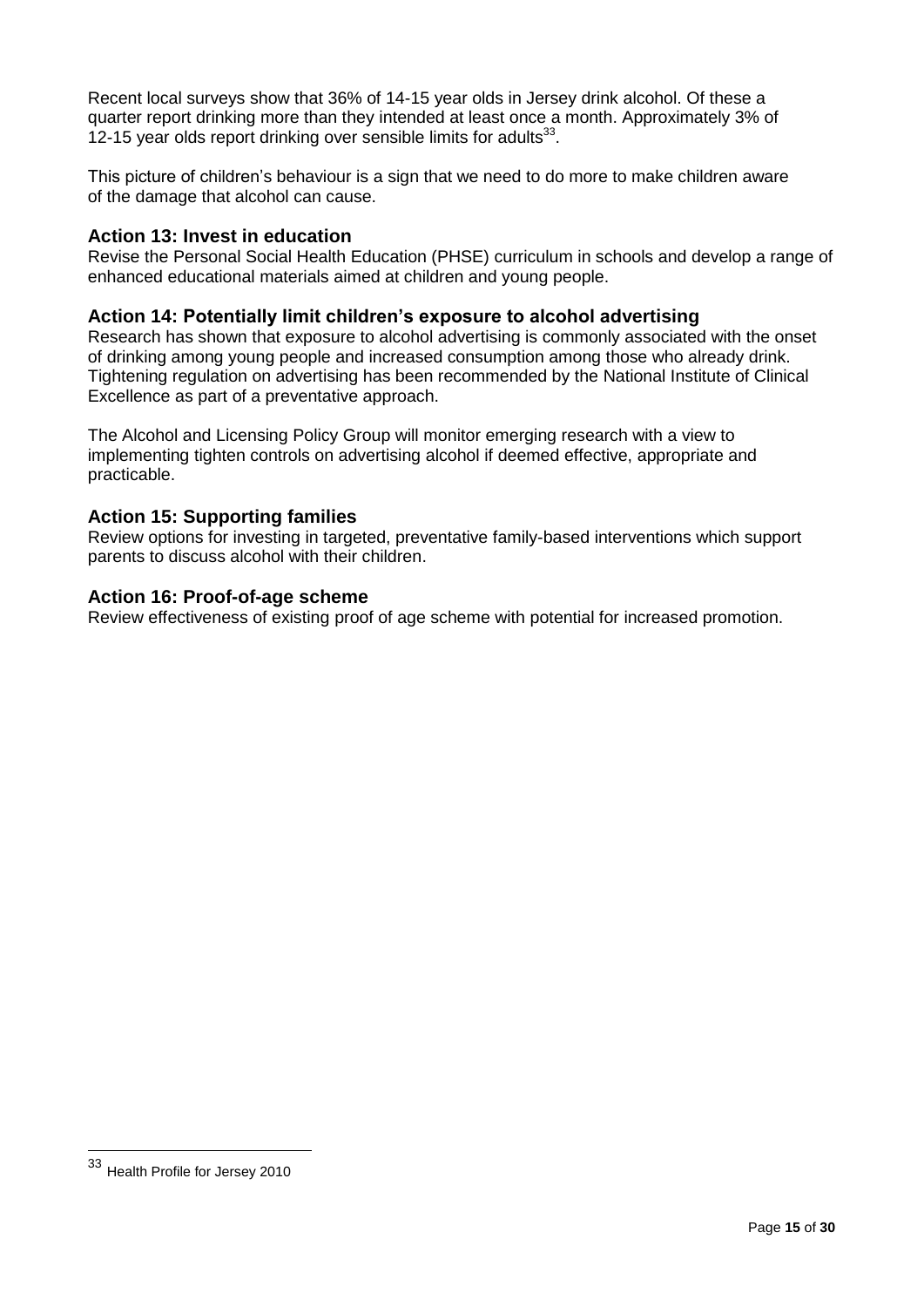# **SECTION 2: A new licensing law**

# **2.1 Background**

In 2009 a licensing law consultation was undertaken. It looked at high-level licensing policy, including issues related to public health and public order. That consultation, and the responses received, has informed this joint strategy and in particular our proposed approach to the development of a new licensing law for Jersey.

This document set our proposed approach to the introduction of that new Law and provides an overview of what that Law will do and why. It does not provide a detailed background about our response to all the issues and suggestions raised during the 2009 consultation; details of these can be found in the Licensing Law policy paper which is available from www.gov.je/consult.

# **2.2 Proposed approach**

It is proposed that a new licensing law is introduced in two different phases:

Phase 1: A Framework Licensing Law will be brought before the States for debate during summer 2014. That Law will provide for:

- five licensing objectives
- amended licensing categories
- the introduction of personal licences
- conditions of licences
- licence renewal period
- the roles and responsibilities of statutory consultees
- the responsibility of the Alcohol and Licensing Policy Group who will provide direction, in the form of an annual report, to the Licensing Assembly
- appeals process for the Licensing Assembly

Phase 2: Once the Framework Licensing Law has been adopted, subordinate legislation will be brought before the States for debate. This subordinate legislation will:

- establish restrictions associated with each of the amended licensing categories (e.g.: operating hours)
- set out transitional arrangements from the old categories to the new categories
- set out a fee structure
- establish transitional arrangement from the old to the new licensing scheme.

The Council of Ministers are very aware that the development of the licensing law has been subject to significant delay. This two phased approach will minimise any further delays by enabling a Framework Law to be debated by the current Assembly. At the same time it will ensure that the licensing trade, and other interested parties, have more time to consider and comment on the operating details, and associated restrictions, of each of the licensing categories.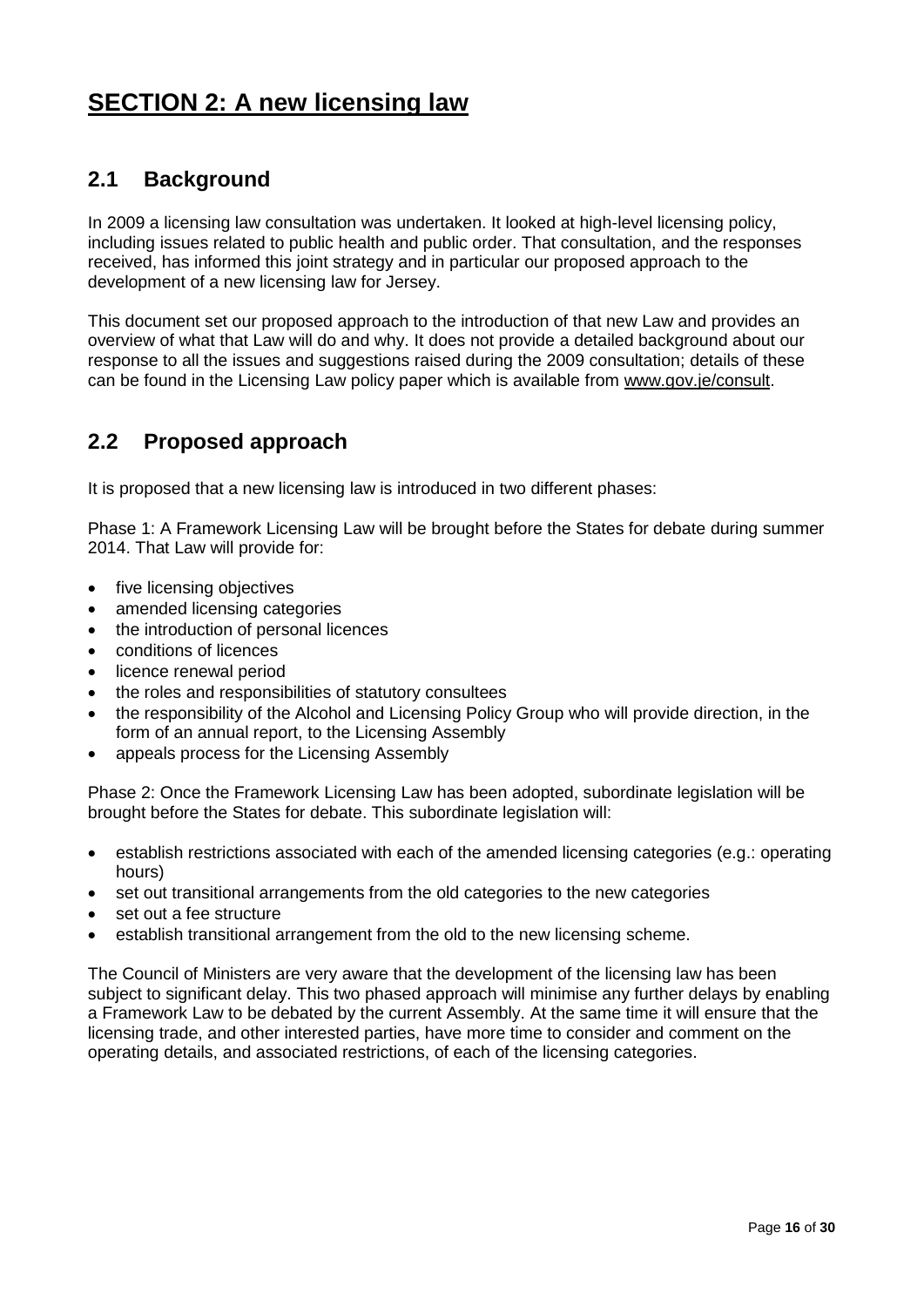# **2.3 What the Law will do**

# **a) Licensing objectives**

The Framework Law will establish five licensing objectives. These reflect the five objectives as set out in the Alcohol and Licensing Strategy (Section 1.1)

- 1. to help reduce alcohol related crime and disorder
- 2. to better secure public safety
- 3. to help prevent public nuisance
- 4. to better protect and improve public health
- 5. to help protect children from alcohol related harm

These obiectives<sup>34</sup> define what we are seeking to achieve from the new Law and also set out the factors for consideration when licences are being issued and reviewed.

## **b) Alcohol and Licensing Policy Group**

Management of the licensed trade in accordance with the States of Jersey Alcohol and Licensing Strategy is not a matter that concerns one Minister alone; it cuts across many departmental responsibilities including the Chief Minister, the Economic Development Minister, the Home Affairs Minister and the Minister for Health & Social Services.

The Law will therefore place a requirement on the lead Minister under the Licensing Law to:

- issue, on an annual basis, policy guidance to the Licensing Assembly to support the Assembly in its determination of licences. The purpose of this guidance is to ensure that the overall treatment of liquor licences could be seen to be transparent, fair, consistent, reasonable and in accordance with strategic objectives and;
- in the development of that guidance to consult with, and have regard to the advice of the Alcohol and Licensing Policy Group. Where the Lead Minister chooses to depart from the advice of the Group, the Minister will be required to set out the reasons for so doing in the Annual Report.

(Appendix 1: details of the Alcohol and Licensing Policy Group)

### **c) The Licensing Assembly and appeals**

 $\overline{a}$ 

Under the new Law the Licensing Assembly will maintain its current function in relation to the consideration and determination of licences. Respondents to the 2009 consultation indicated that in general terms the Assembly system worked well, albeit there was some concern about the effective management of appeals.

The Licensing Assembly is constituted from the Jurats and headed by the Bailiff. This is, in effect, the highest court in our jurisdiction, with licensing applications being sent 'straight to the top' on first consideration. This creates difficulties where there is an appeal against the decision of the Assembly, as appeals would normally flow to a higher authority, but in Jersey there is no higher authority.

 $34$  The licensing objectives are same as those in Scottish Law. Evaluation undertaken in Scotland suggests that the introduction of these objectives has supported increased awareness of licensing issues which, in turn, has helped increase licensing standards.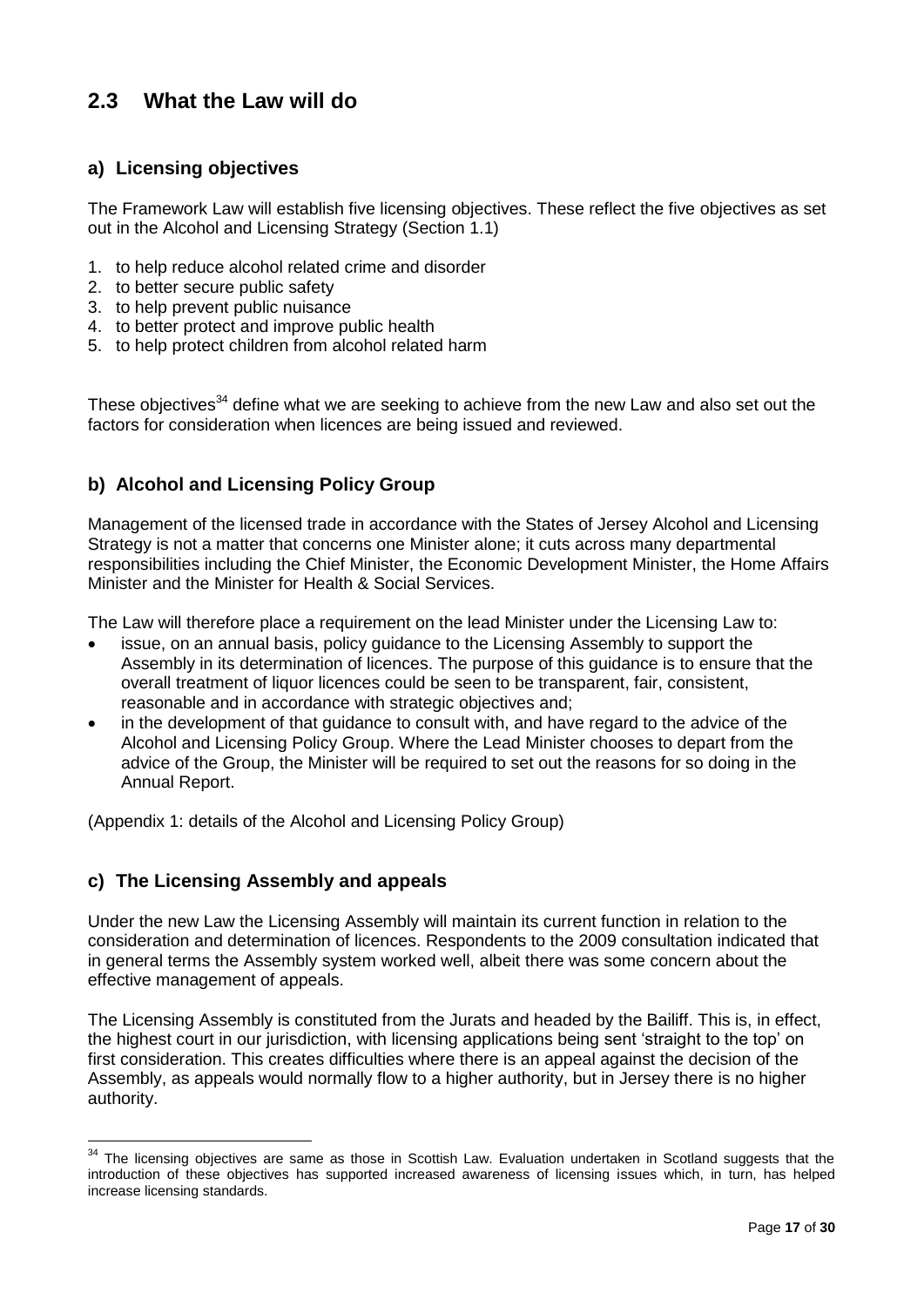To resolve this issue, under the new Law, the Licensing Assembly will sit as the *Inferior Number,*  i.e. with only a presiding judge and two Jurats. The route of appeal can therefore be to the Royal Court which would sit as the *Superior Number* (i.e. at least 5 Jurats).

## **d) Statutory consultees and powers**

When considering matters relating to any licence, the Licensing Assembly requires access to expert opinion about that licence and the extent to which it conforms to the five licensing objectives set out about above (Section 2.3a). This applies whether the Assembly are considering a new licence application or considering whether an existing licence should be revoked or subject to more conditions.

Under the current Licensing Law, certain powers are provided to a range of statutory consultees but the new Law will widen the scope of consultation and provide additional powers to some consultees.

#### **i) Fire and Rescue Service**

Under the current Law it is a requirement for all licence applicants to provide plans of the premises so they may be reviewed by the Fire Service and it is also a requirement for the Fire Service to inspect those premises. The existing Law does not however, provide the Fire Service with any mechanism for requiring licensed premises to be kept up to date with the latest fire prevention standards.

The new Law will, therefore, make provisions for the Fire Service to invoke a review by the Licensing Assembly of any licensed premises which they reasonably believe may present a health and safety risk to the public. The Service will be able to propose safety improvement to the licensee. If those improvements are not made within the given timeframe, the matter will be referred to the Licensing Assembly.

The powers to inspect and make recommendations will relate not just to the area of the building licensed for the purpose of selling and consuming alcohol, but to all areas of the building under which the licence is held.

#### **ii) Police Service**

Under the current Law, the States Police have minimal involvement in licence applications. There is no statutory requirement to inform the police of those applications and the police do not have the automatic right to be heard by the Licensing Assembly (although a nonstatutory agreement has been agreed between the Judicial Greffe and the police).

The new Law will provide the Police with the right to be notified of a licence application and the right to be involved in its consideration and determination. In addition, the Law will provide the police with new powers in relation to:

#### Powers of closure:

The new Law will provide the police with the powers to issue a "closure order" on a licensed establishment, without initial referral to the licensing assembly. The closure can be for up to 24 hours. All closures will be subject to appropriate scrutiny, and only the rank of Police Inspector or above will be empowered to authorise such closures.

The police will also be provided with the power to apply to the Licensing Assembly (headed by the Bailiff), for an order to close an area or group of licensed premises. This measure, which would only be used in the most extreme of cases, would be initiated by the Heads of Uniform policing in Jersey and would require support from the Home Affairs Minister.

Where a closure order is issued, either on a premise or an area, a review of the licence/s by the Licensing Assembly would automatically be triggered.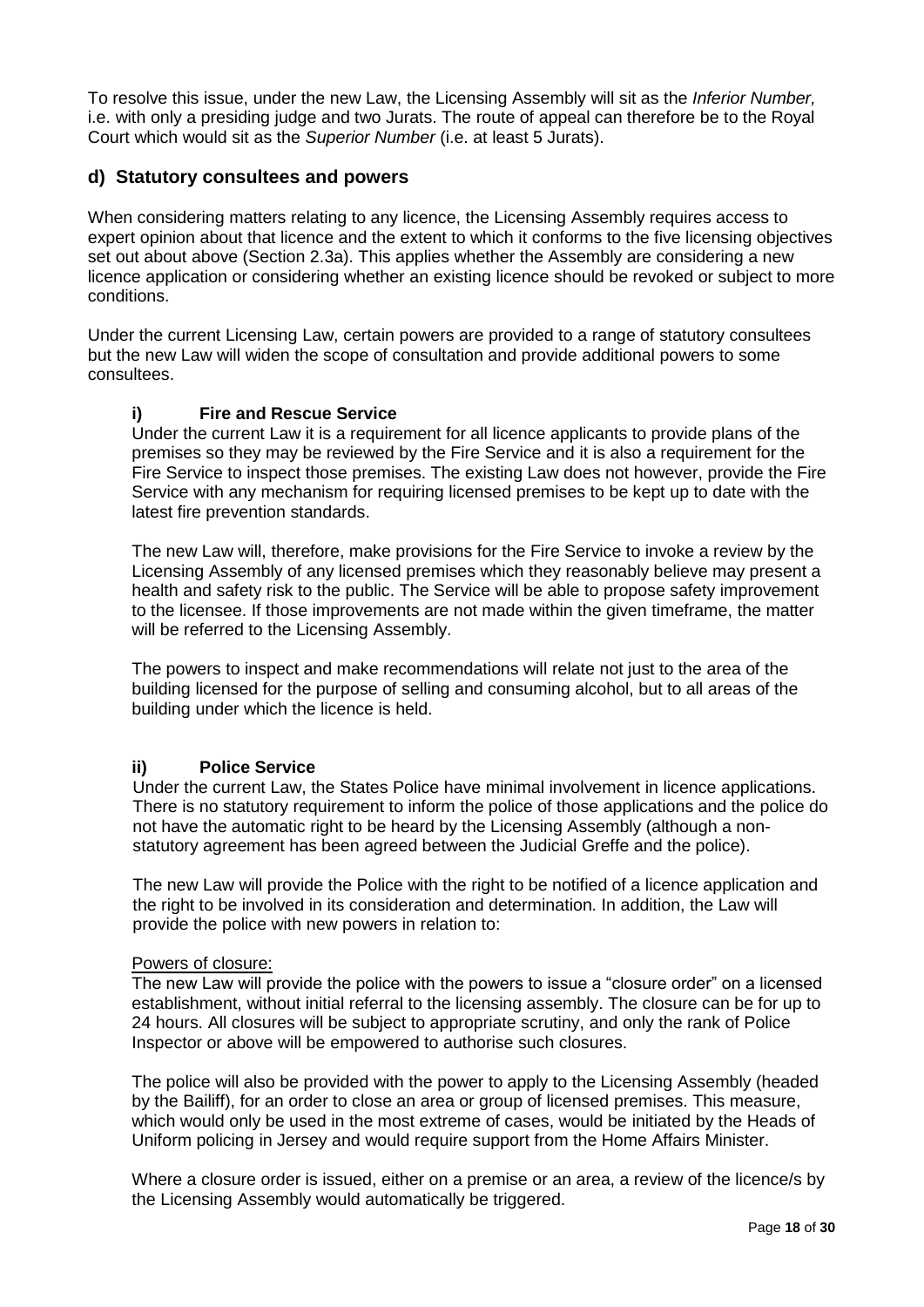## **iii) Public Health**

Under the current Law the Public Health Team, which forms part of the Health and Social Services Department, has a right to be informed of all licence applications and a right to object to a licence on the grounds of public health issues.

There will be no changes or extension to these rights under the new Law. The Minister for Health and Social Services will, however, be a member of the Alcohol and Licensing Policy Group and will provide input into the Group particularly in relation to Licensing Objective 4 - Protecting and improving public health and Licensing Objective 5 - Protecting children from harm

#### **Summary of statutory consultee powers under the new licensing law**

- Fire service: mandatory requirement to be informed and statutory right to object + right to invoke a review of the licence by the licensing assembly
- Police: mandatory requirement to be informed and statutory right to object + powers of entry + 24hr closure powers to premise and area + right to invoke a review of the licence by the licensing assembly
- Public health: mandatory requirement to inform + statutory right to object + right to invoke a review of the licence by the licensing assembly
- Parish Assembly: existing statutory right for any member of the Parish Assembly or individual on the electoral register in that Parish to object to a licence application.

## **e) Licence application process and fees**

The licence application fees and process will remain broadly the same under the new Law subject to the following:

### **i) Operating schedules**

The new Law will require all licence applicants to submit an operation schedule, setting out what the business will do, and how it will do it. This schedule will not have to contain detailed commercially confidential information but it will have to set out how the business operates in accordance with the five licensing objectives.

These operating schedules will need to be underpinned by reports from the police, fire service and public health assessing the impact of the proposed licence in accordance with the information set out in that schedule. The police report will address public order concerns; the fire report, fire safety concerns, and the public health report, public health issues.

The applicant will be responsible for obtaining these reports, for which the fire, police and public health services will levy a charge. That charge will be equal to the cost of producing the report and the resource expended on the work.

Guidance on the development of operation schedules will be provided.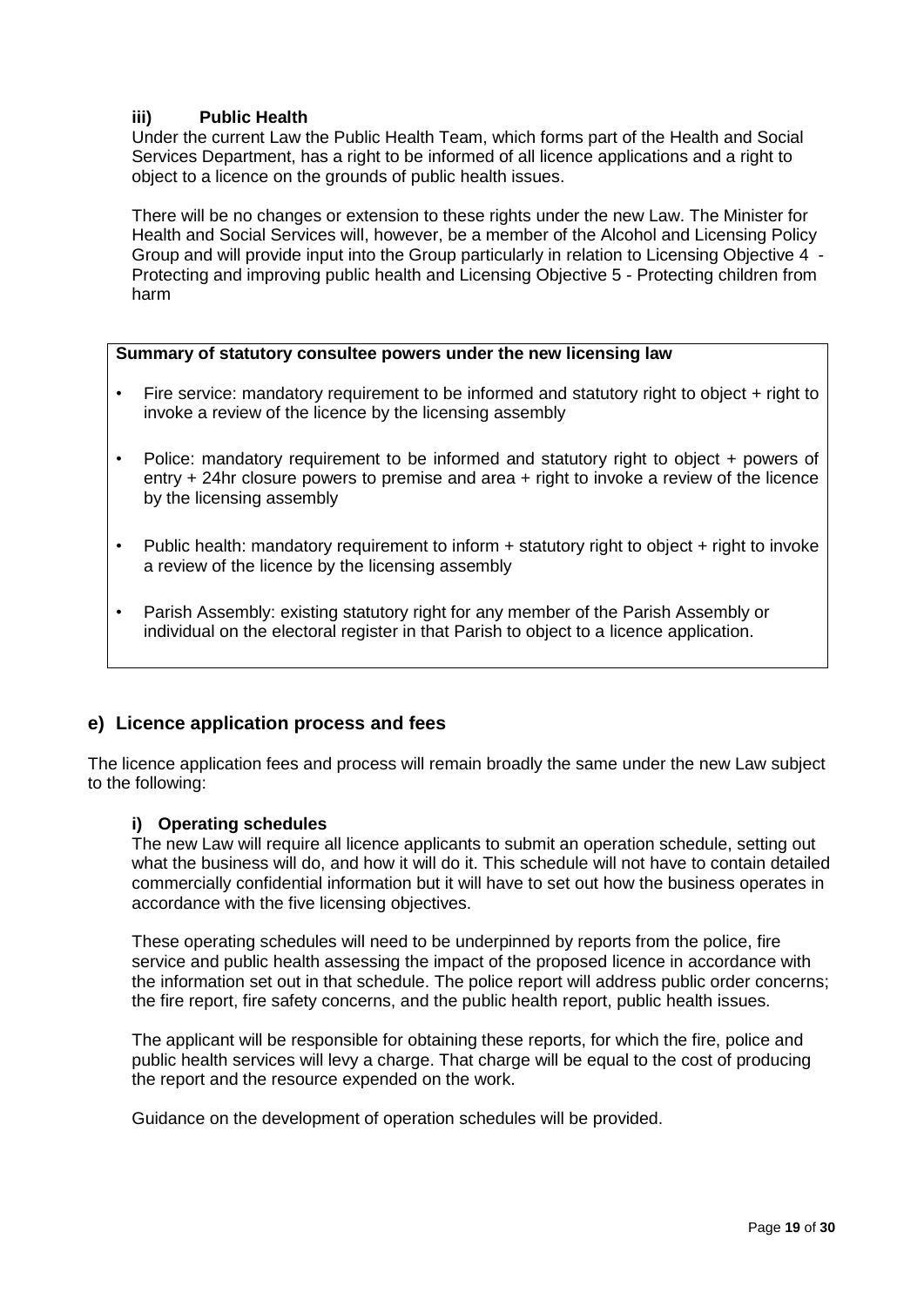## **ii) Fees**

The fee schedule for applications, against the new premises categories (Section 2.3f) has yet to be finalised. It is intended that:

- fees will be structured to include a standard fee for each licence category plus an element based on the capacity of the premise. This is to ensure the small businesses are not paying a disproportionate amount compared to large businesses
- fees, subject to finalisations of the capacity element, will be broadly based on the current fee levels adjusted to account for inflation uplift which ceased in 2007.

The new law will include other fee elements in addition to the premises licence. These include:

- the police and fire reports that underpin the operating schedule (as set out above)
- the personal licence fee and associated personal licence holder training (see Section 2.3fiii) and 2.3gii))

# **Transitional arrangements**

The new Law will help improve the operation and accountability of the licensed sector in Jersey, but in doing so it will impose an increased compliance burden on industry.

In order to help manage this there will be a transition period after the introduction of the subordinate legislation in Phase 2, during which existing licences can continue to operate according to the conditions on which they were granted. It is envisaged that this transition period will be approximately 1 year, given that under the current Law all licences must be renewed every year.

All the transitional arrangements for existing licences have yet to be confirmed but it is envisaged that:

- a business holding an existing licence can apply for a licence under the amended scheme on the date at which their existing licence was due for renewal
- some businesses will be subject to additional conditions when they transfer to a licence under the amended categories. For example: requirement for a personal licence in addition to a premise licence (Section 2.3f iii)), potential requirement to provide accredited door staff (Section 2.3g i) + ii)), requirement to promote safer drinking messages (Section 2.3g vi)), requirement for improved fire safety standards (Section 2.3d i)). Where this is the case, the transition period will apply or a business can apply for temporary licence (Section 2.3f v)) enabling them to continue to operate whilst they make the required changes
- where an existing licence is already subject to specific conditions, these conditions will be reviewed by the Licensing Assembly, who will determine whether or not they should be reflected in the new licence.

The detail of the transitional arrangements will be provided in full in Phase 2.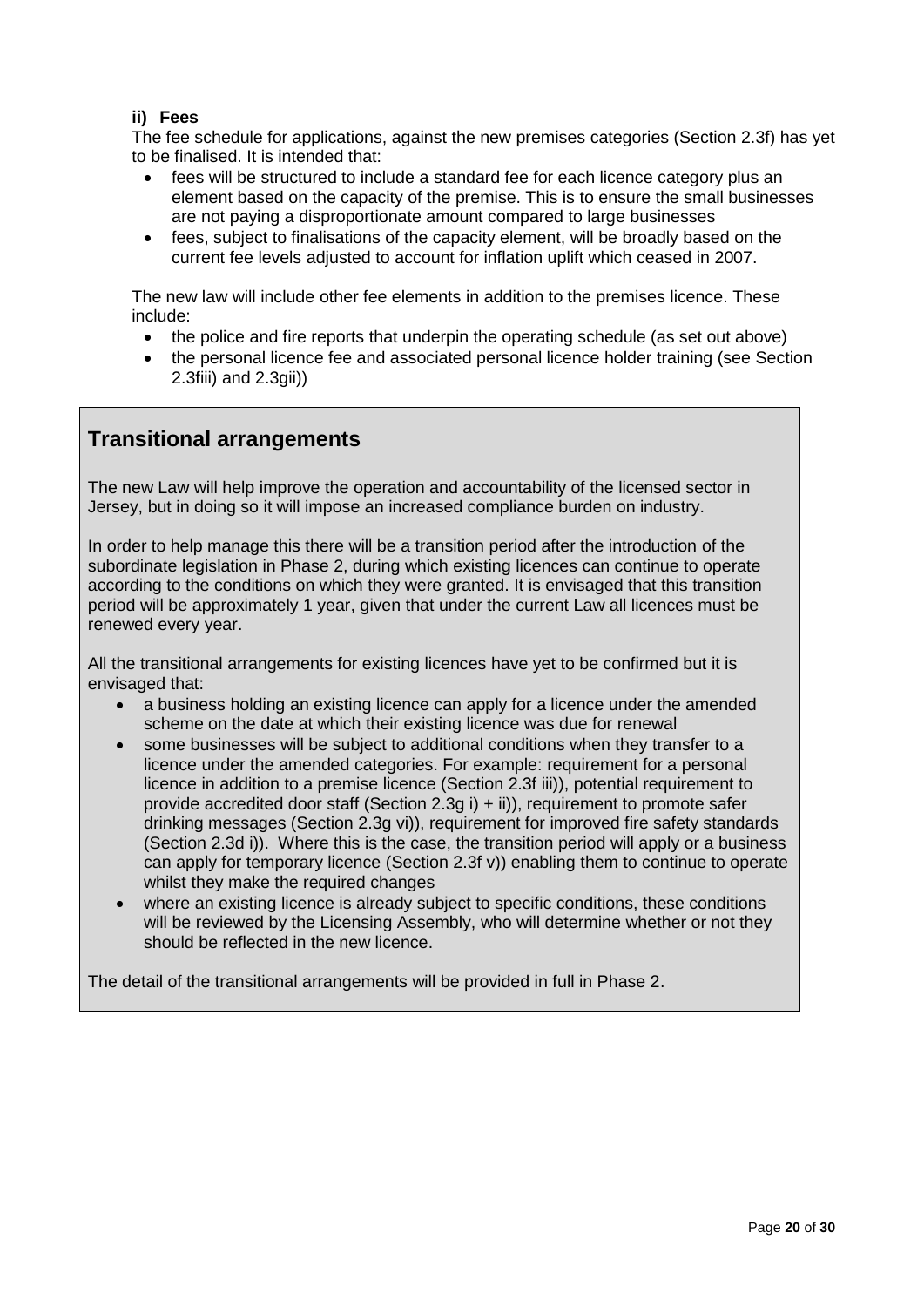# **f) Licensing systems**

#### **i) Proposed on and off licences**

In Phase 1 the Framework law will provide for the introduction of system of amended licence categories to replace the existing nine categories. The detail of those categories (eg: hours) will be brought in by subordinate legislation in Phase 2.

The aim is to introduce a more streamlined licensing system, preferably with fewer licence categories than the existing nine, which will be easier to manage, will be less confusing and will enable the introduction of a rationalised fee structure in Phase 2.

Categories A-G below are the proposed amended categories to be introduced in Phase 1, subject to further development and consultation, with the detail of those categories to be developed in Phase 2.

#### Category A licences (replace Tavernier's licences)

These licences would be suitable for operators whose *primary* **business is the sale of intoxicating drinks**, and would allow any member of the public over 18 to purchase alcohol from a bar. It is proposed that these businesses would cease to serve alcohol at 11.00pm – although this will be subject to consultation on the details of subordinate legislation in Phase 2 - and that the current provisions for drinking up time would be retained.

The more limited opening hours reflect the historic position of these establishments and the reluctance of society in general to allow all of them to open into the night, with a view that drinking hours should be regulated in the general interest of public health and public order.

The difference between the existing Taverner's licences and Category A would primarily be the enhanced compliance requirements in relation to operating schedules and licence conditions.

## Category B licences for hotels (replace Residential licences)

This licence would cater for hotels and would allow the sale of alcohol to residents and bona fide guests at any time (at the licence holder's discretion).

Under the current regime hotels fall into two distinct categories: Residential, which focuses on persons accommodated for reward (residents) and prohibits serving members of the general public and; Comprehensive which allows both (within the permitted hours). The proposed scheme would see the elimination of the Comprehensive category which currently does not allow for the delimitation of multiple operating models for the purpose of applying licence conditions.

Establishments which fall into this category will be designated as either permitted to operate a public bar, or not, depending on the suitability of the premises. The Licensing Assembly would be responsible for deciding which hotels will be entitled to operate a public bar with respect to new applications or requests to upgrade.

#### Category C licences (replace Restaurant licences)

This licence would authorise the sale of alcohol for consumption whilst taking a meal on the premises up until 1.00 am where **the** *primary* **purpose of the premises must be the business of a restaurant** and alcohol must be served whilst seated at a table**.** However, restaurants would also be designated as permitted to operate a public bar until 11.00 pm, or not, depending on the suitability of the premises. The Licensing Assembly would be responsible for deciding which restaurants will be entitled to operate a public bar with respect to new applications or requests to upgrade.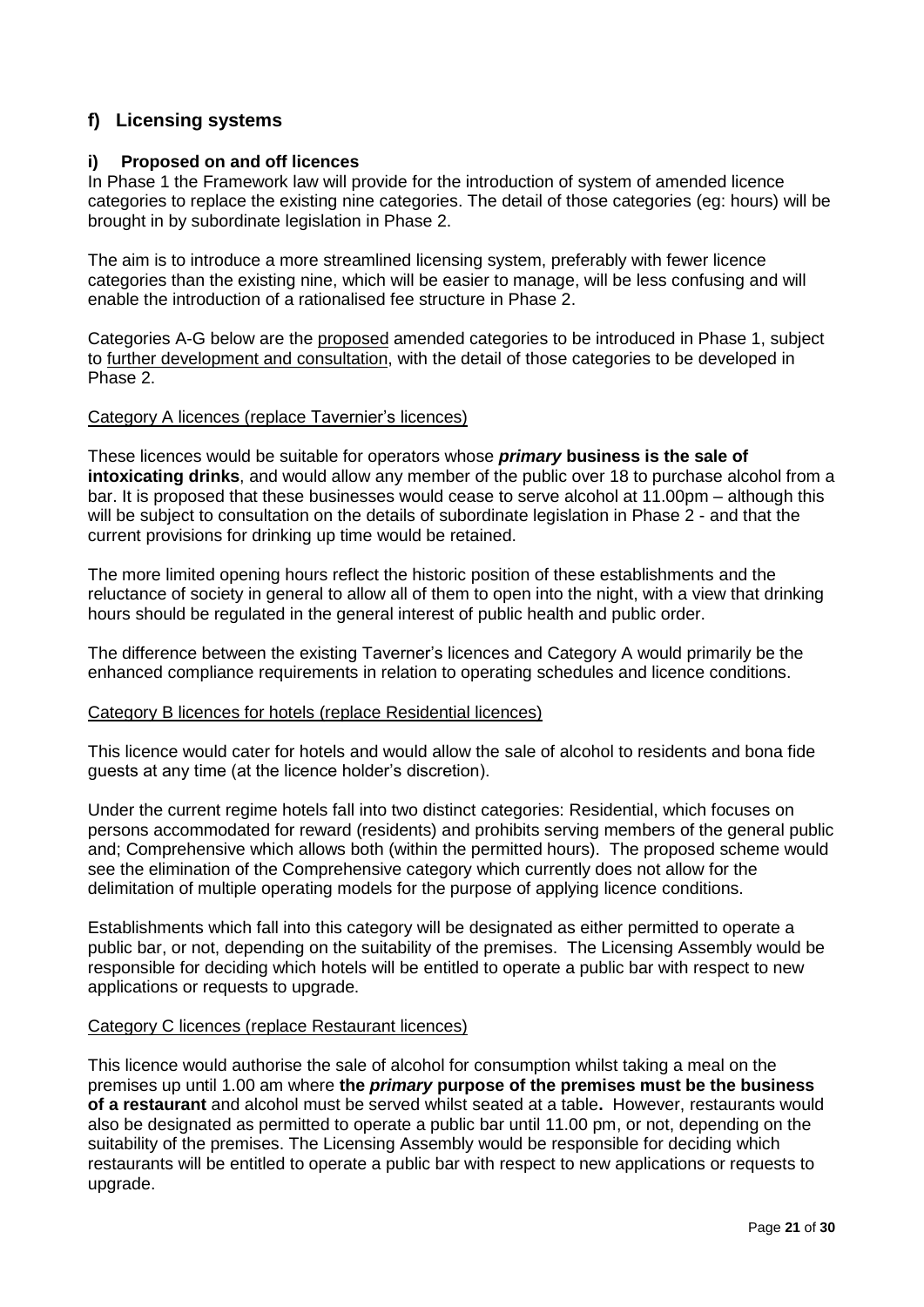### Category D licences (replace 5<sup>th</sup> category private members clubs licenses)

This would be a direct replacement and there would be no significant changes to the licence conditions.

#### Category E licence would be a 'nightclub' category

This would be a dedicated nightclub licence. It would be subject to a restrictive regime, and contain the strictest provisions in respect of security, staffing, maintenance of order, suppression of noise and the behaviour of patrons. It would attract the most consideration from the police and fire services, as these businesses create the greatest risk of public order or public safety issues.

It would comprise businesses which currently operate as nightclubs, as well as those which are currently open until 1.00am primarily to sell alcohol by virtue of their status as a place of entertainment. The Licensing Assembly would be responsible for designating the closing time on the licence taking into consideration any policy set by the Alcohol and Licensing Policy Group. Current closing times are 1.00am or 2.00am but these will subject to review.

#### Category F licence would be for 'places of entertainment'

This would include those establishments which previously fell into category seven as cinemas, theatres and other such places of entertainment. The licence conditions would probably remain the same with a 1.00am threshold for the sale of alcohol on weekdays and the usual closing time for all other days as per the existing permitted hours, although this is subject to review as subordinate legislation is developed.

#### Category G (replace 6<sup>th</sup> category off-licence premises)

It is not anticipated that there will be significant changes to the conditions for premises operating as off-licences, beyond the compliance requirements associated with the operating scheduled and conditions of licence.

#### **ii) Multiple licences**

Under the new Law a business would be able to hold multiple licences, as per the current arrangements, however, each licence will apply to a "zone" within the business. A business operating a restaurant and a hotel from one premise would therefore hold one licence for the restaurant "zone" and one for the hotel "zone". The conditions of each licence would apply within the relevant "zone", thus simplifying compliance and allowing for the per-person element of each licence to be chargeable only in the "zone", as opposed to across the entire premises as is currently the case.

The boundaries of each "zone" would be provided to the Licensing Assembly as part of the licence application process. It is recognised that in some cases the dividing line between "zones" could prove rather arbitrary – for example; the point at which restaurant bar area ends – so the Law will allow the Licensing Assembly to allow a business to run a public bar as part of their other operations where the Assembly deems this is acceptable.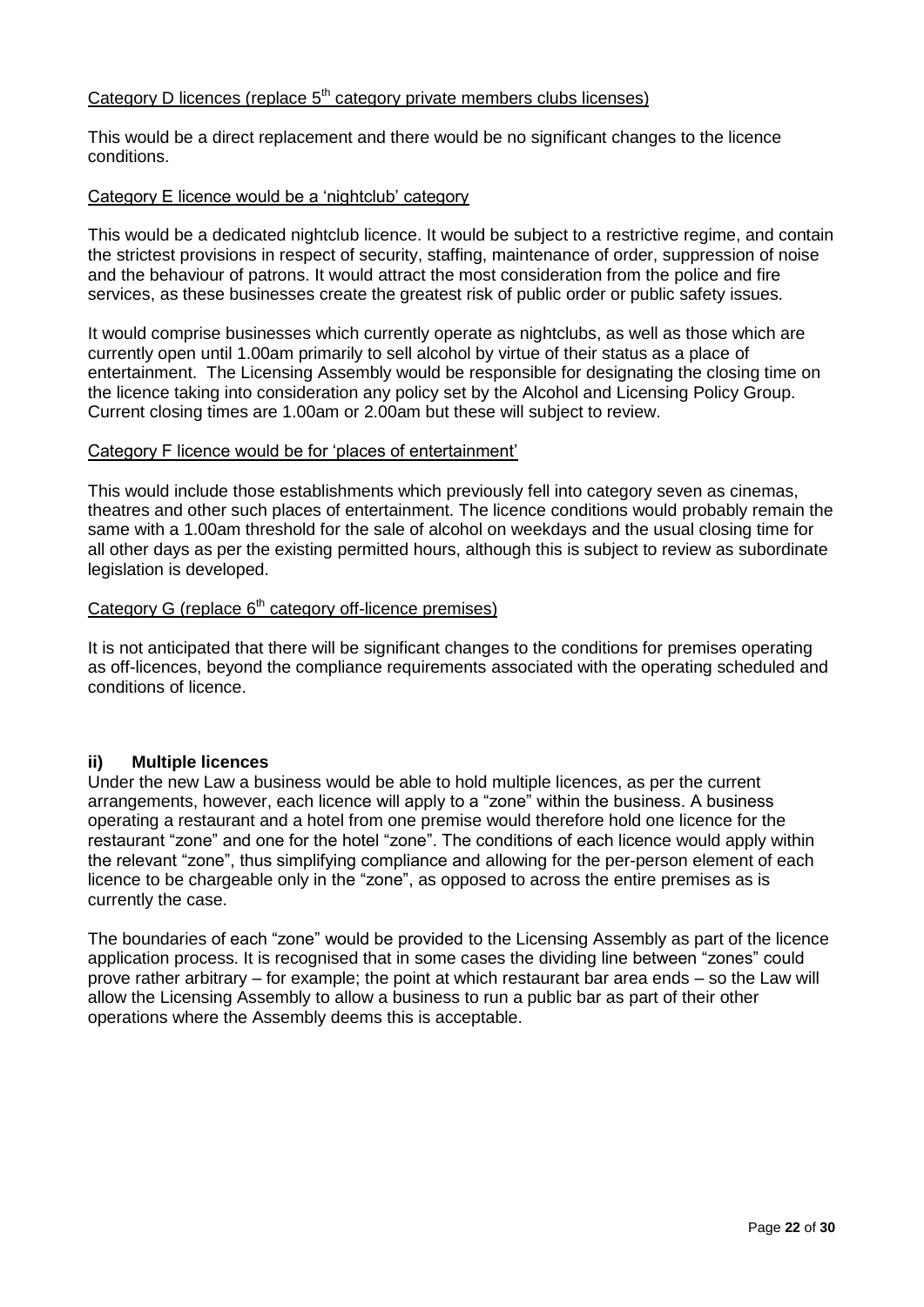#### **Other licensing models**

- In response to the 2009 consultation, consideration was given to a number of different licence categories models prior to the development of the amended categories above. The full details are set out in the Licensing Law policy paper; (www.gov.je/consult) but in summary include:
	- Single Licence: The UK model is a single licence with conditions imposed on each individual licence by the licensing authority. It provides flexibility with licences tailored to business and community needs, but is extremely resource intensive requiring costly input from the licensing authorities. The Single Licence model would outstrip the capacity and resources of our Licensing Assembly.
	- Reduced number of licences: consideration was given to merging the existing nine categories into less than the proposed seven set out above; this would result however in either a restrictive effect (changing the licences held by existing businesses in way which limited or restricted their current activity) or a permissive effect (changing the licences held by existing businesses in a way which liberalised their current activity). From a policy perspective neither was acceptable.
	- Removal of multiple licences: consideration was given to the removal of multiple licences; however, as per a further reduction in licence categories, this would result in either a restrictive or permissive effect.

#### **iii) Personal licences and premises licences**

The Framework Law will introduce personal licences. Under this system the premises selling alcohol and the persons managing the premises will be licensed separately. Both types of licence must be in place for alcohol to be sold, although the personal licence holder need not be on the premises providing they took all reasonable precautions to ensure the premises operated within the law (guidance would on what constitutes reasonable precautions would be developed).

The personal licence will:

- be granted to individuals; it will not be directly connected to any premises and is therefore portable, enabling the licence holder to move jobs with no requirement for revetting
- only be granted to holders who have undergone a relevant qualification/accreditation scheme (Section 2.3 g ii))
- be subject to scrutiny by all statutory consultees, and to approval by Licensing Assembly
- recorded on a central, publicly-available register helping promote transparency, and enabling the conduct of the licence holder to be monitored separately from the operation of premises (a register will have to be established with a suitable administrating body)
- be subject to periodic review (the UK personal licences run for 10 years; consideration is to be given the term in Jersey)
- enable the holder to manage special events (see Section 2.3 f iv)

The introduction of personal licences does, however, represent a significant change for the current Law and businesses will incur additional costs (personal licence application fee and costs of associated accreditation/qualification)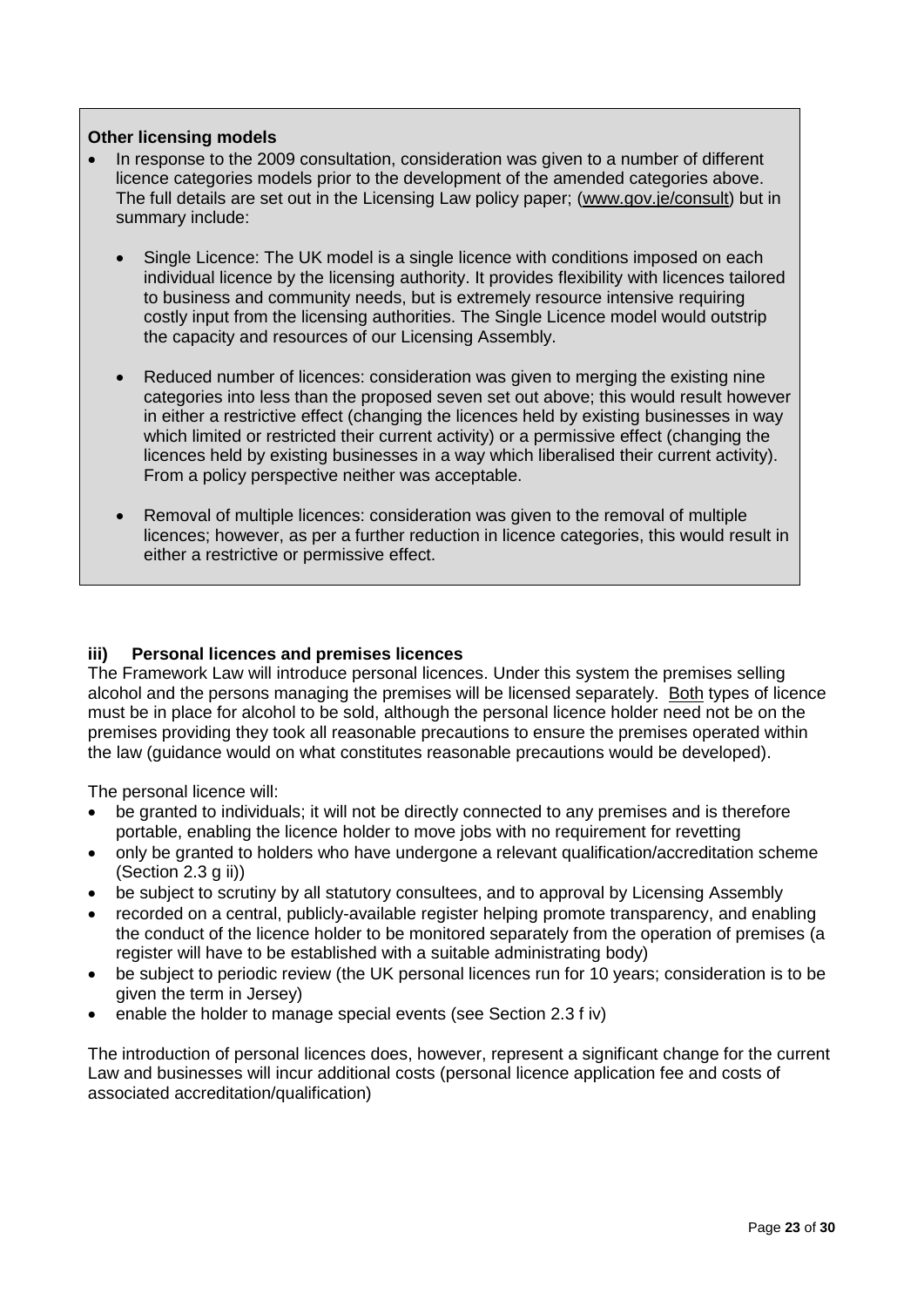## **iv) Licensing for Special Events**

Currently only holders of on-licences may apply to the Bailiff for a 'special permit' which permits them sell alcohol at special events (fêtes, sporting occasions etc.). This special permit must also be presented to the relevant Connétable before alcohol can be sold.

An event organiser who does not hold an on-licence needs to rely on an existing licence holder to apply for the special permit. This arrangement is less than satisfactory because:

- the licence holder may have little or no control over alcohol sales for which they are responsible
- there is no requirement for the licensee to be present at such an event
- it makes no distinction between sizes and types of event.

The introduction of a personal licence (Section 2.3f iii)) will allow personal licence holders to "license" the special event premises to sell alcohol without extending an on-licence. Individuals who are not in possession of an on-licence could apply for a personal licence and, therefore, not have to rely on the goodwill of an on-licence holder to sale of alcohol at the event. This would be subject to the following requirements:

- the personal licence holder would need to be on-site at all times during the special event (similar to the 'designated premises supervisor under the UKLA), thus encouraging accountability and ensuring an official was available if required
- the personal licence holder would still have to apply to the Bailiff in order to gain permission to host an event, and the Connetable of the parish in which the event was to be held would need to be notified
- the personal licence holder will, as part of the application, need to provide detailed information about the area or "zone" to be licensed. This will include places where ancillary activities occur (toilets, camp sites etc.) and which may be accessed by people carrying drinks.

On receipt of the special events application, the Bailiff will decide whether further scrutiny is required or whether the commissioning of police, fire and public health reports are necessary (or potentially a premises licence application).

As noted in Section 2.3g iii), extensions to licences, whereby only a later closing time is requested for an existing licensed premises would continue to be administered by the Bailiff as it is in under the current legislation.

## **v) Temporary licences**

The Law will introduce a new temporary licence scheme. The scheme will allow an applicant, who is not fully compliant in some areas for example, fire safety requirements, to be issued a temporary licence. The temporary licence would allow the applicant to operate whilst undertaking the necessary compliance work. That work would be reviewed at the next sitting of the Licensing Assembly and, if the Assembly are satisfied a full licence will be issued. If not the temporary licence will expire.

The temporary licence could be extended on demand if the Licensing Assembly considered that works had not been completed due to circumstances beyond the applicant's control.

#### **vi) Licence duration**

Under the current Law a licence is only issued for one year. Annual renewal is via an administrative process which simply requires the licence holder to confirm they wish to renew.

The one-year licence system is out of step with other jurisdictions; it places a cost and administrative burden on business and on the Licensing Assembly; and it lacks rigour in relation to review by statutory consultees.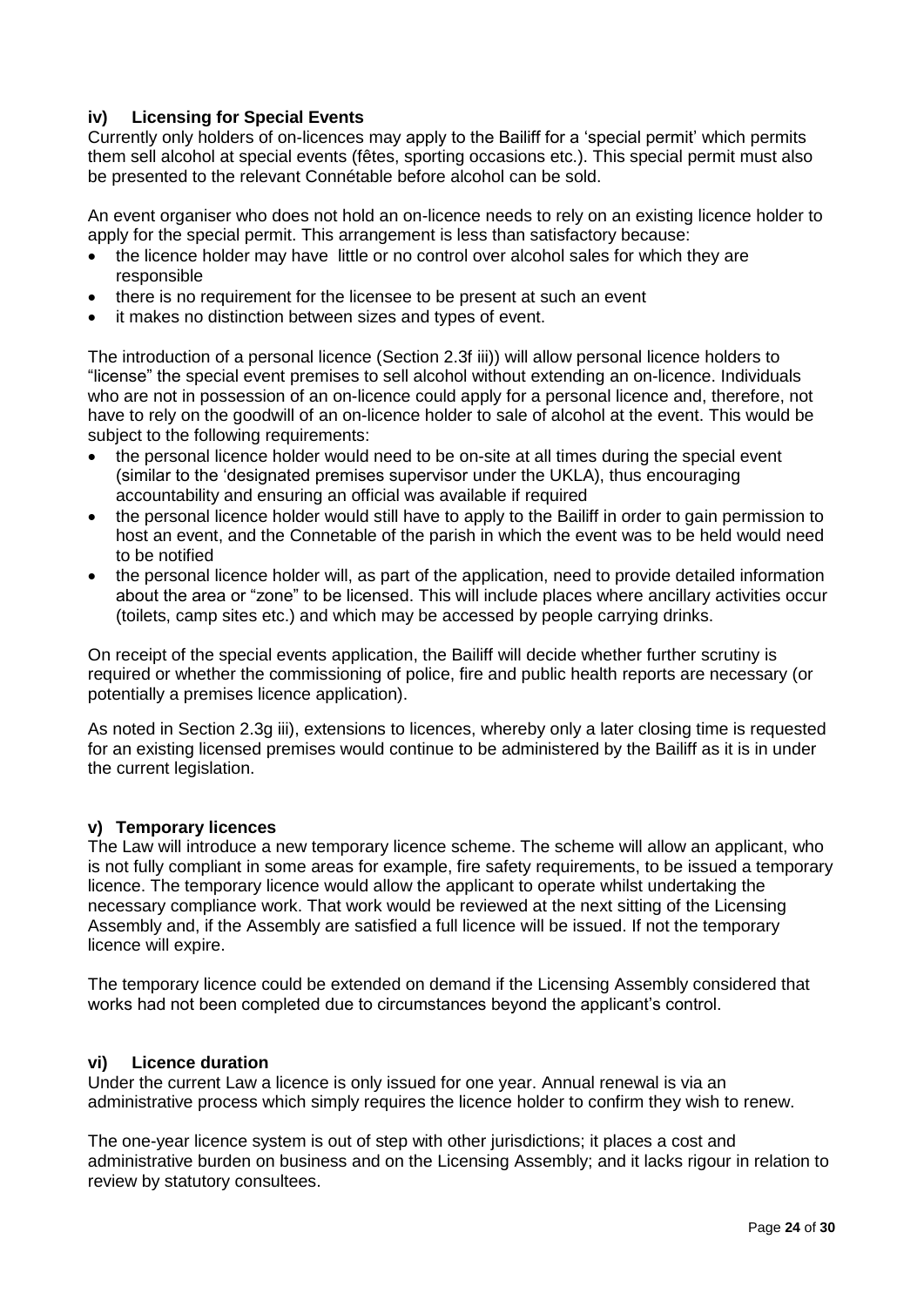Consideration was given to the introduction of a five-year licence, which would allow for a more rigorous review of existing licences at the point of renewal, potentially including representations from the police and fire service in the same manner as an initial application.

A detailed consideration of each licence every five years would, however, unduly increase the workload of the Licensing Assembly. In addition it would potentially discourage operators from investing in their premises if there was no guarantee that a licence, once granted, would allow trading for more than five years. This would not help enhance the quality, safety or management of licensed premises.

Under the new Law, therefore, licences will run indefinitely but each licence will include provisions allowing for reconsideration, against the five licence objectives (Section 2.3a), at the request of any statutory consultee.

### **vii) Licence number limitations**

Research evidence from other jurisdictions shows a link between the density of licensed premises and the consumption of alcohol, thus raising the question of whether or not there should be limits placed on either the total number of licences issued or the density of licences in any given area.

The introduction of licence limitations does, however, bring complex challenges:

- managing density of existing licences could well necessitate some licences being withdrawn in areas experiencing problems with drunkenness; the question is who loses their licence if all businesses selling alcohol in that area are acting reasonably and legally?
- managing density of new licences, whilst easier to implement, could bring with it a range of unintended consequences including:
	- o undermining economic growth and regeneration particularly in town
	- $\circ$  creating an asset value for existing licences so that businesses that would previously have left the market choose not to, which in turn could actually increase the number of licences, and therefore density, relative to what might otherwise have been the case.
	- $\circ$  the sale of alcohol would become a higher margin activity which, in turn, would create more incentive to increase supply within the rules of existing licences.

It is not, therefore, intended to introduce any system for licence limitation *at this stage* but the Alcohol Policy Group will undertake a review of evidence in this area and issue guidance to the Licensing Assembly about licence limitations if deemed appropriate.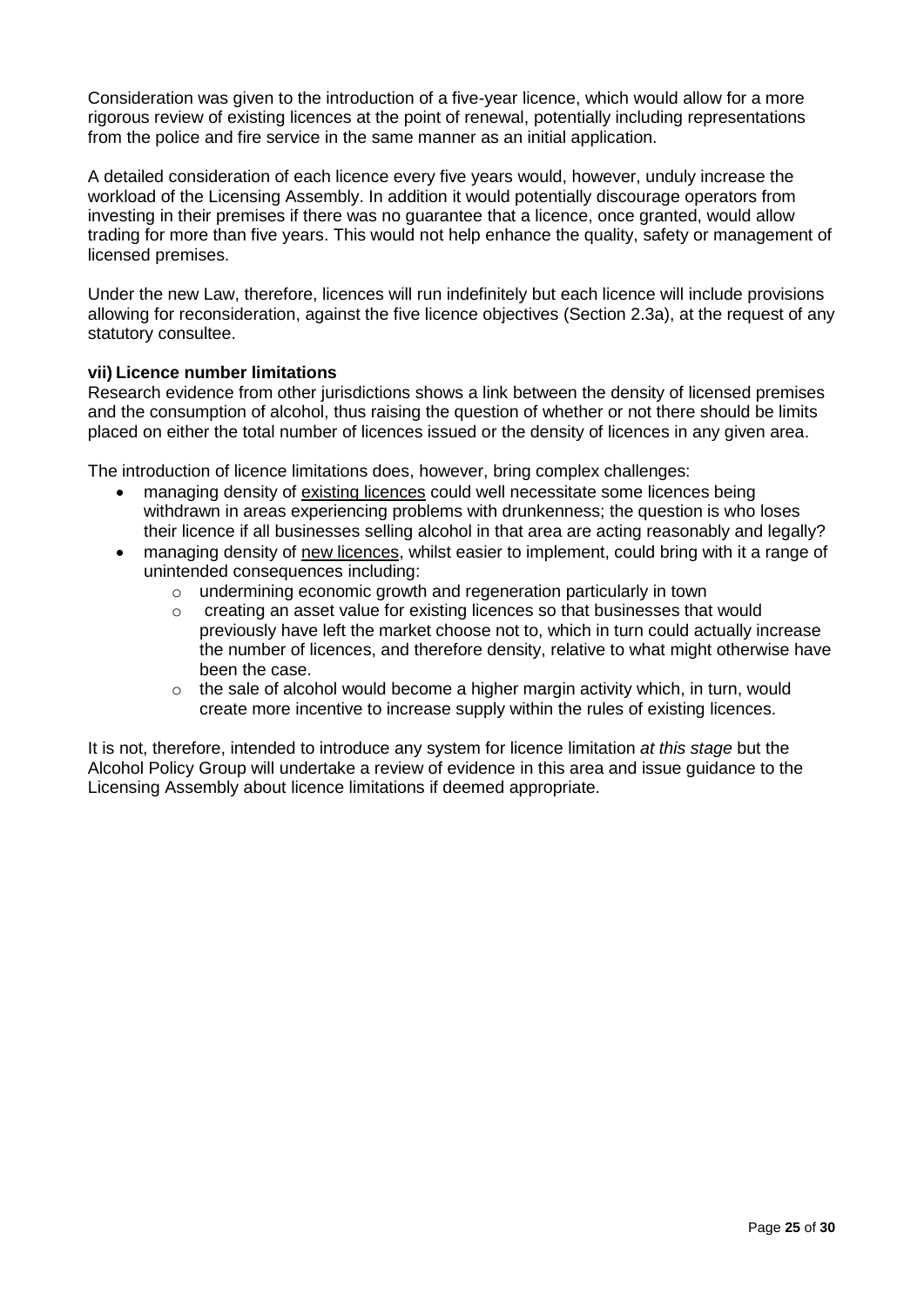# **viii) Summary of proposed licence system**

(subject to further development and consultation)

| <b>Phase 1: Framework law</b>                                                                                                                                                                              | <b>Phase 2: Sub-ordinate legislation</b><br>Including confirmation of transitional arrangements                                 |                                                           |                                               |                                                              |
|------------------------------------------------------------------------------------------------------------------------------------------------------------------------------------------------------------|---------------------------------------------------------------------------------------------------------------------------------|-----------------------------------------------------------|-----------------------------------------------|--------------------------------------------------------------|
| <b>Premise licence</b><br>No time limit on duration of licence.<br>Standard and specific conditions can                                                                                                    | Note – this is a guide only and must be read alongside the more<br>details information above.                                   |                                                           |                                               |                                                              |
| <b>Purpose</b>                                                                                                                                                                                             | <b>Proposed hours for</b><br>serving alcohol<br>subject to review<br>as part of<br>development of<br>subordinate<br>legislation | <b>Persons over</b><br>18 who can<br>be served<br>alcohol | <b>Persons</b><br>under 18<br>on<br>premises? | <b>Other</b><br>standard<br>conditions                       |
| Pub licence                                                                                                                                                                                                | Until 11.00pm <sup>A</sup>                                                                                                      | Any person                                                | 9.00pm                                        |                                                              |
| Hotel licence                                                                                                                                                                                              | At any time <sup>B</sup>                                                                                                        | Any resident<br>or their guest <sup>D</sup>               | At any time                                   |                                                              |
| <b>Restaurant licence</b>                                                                                                                                                                                  | Until 1.00am <sup>C</sup>                                                                                                       | Any person<br>having a meal                               | Until<br>1.00am                               |                                                              |
| Private members<br>club licence                                                                                                                                                                            | Until 1.00am                                                                                                                    | Members and<br>guests only                                | If member<br>or guest                         |                                                              |
| Nightclub licence                                                                                                                                                                                          | Until 1.00am or<br>2.00am $E$                                                                                                   | Any person                                                | At no time<br>while<br>alcohol is<br>served   | Door staff<br>accreditatio<br>n;<br>suppressio<br>n of noise |
| Place of<br>entertainment<br>licence                                                                                                                                                                       | Until 1.00 am                                                                                                                   | Any person<br>partaking in<br>entertainment               | <b>Until 1.00</b><br>am                       |                                                              |
| Off-licence                                                                                                                                                                                                | Until 10.00pm                                                                                                                   | Any person                                                | <b>No</b><br>limitation                       |                                                              |
| <b>Personal licence</b><br>Standard conditions will be applied<br><b>Special events licence</b><br>Standard and specific conditions can<br><b>Temporary licence</b><br>Time limited whilst compliance work |                                                                                                                                 |                                                           |                                               |                                                              |
|                                                                                                                                                                                                            |                                                                                                                                 |                                                           |                                               | Until                                                        |

A Excludes drinking-up time

B<br>At licence-holder's discretion

 $\rm{c}$  In accompaniment to a meal and served whilst seated at tables; some restaurants will also be permitted to run a public bar (until 11.00pm) at the discretion of the Licensing Assembly

D The Licensing Assembly would have the right to decide whether or not the particular premises was suitable to run a public bar (until 11.00pm) as part of its operation

E<br>The Licensing Assembly would be responsible for the designation of a 1.00am or 2.00am licence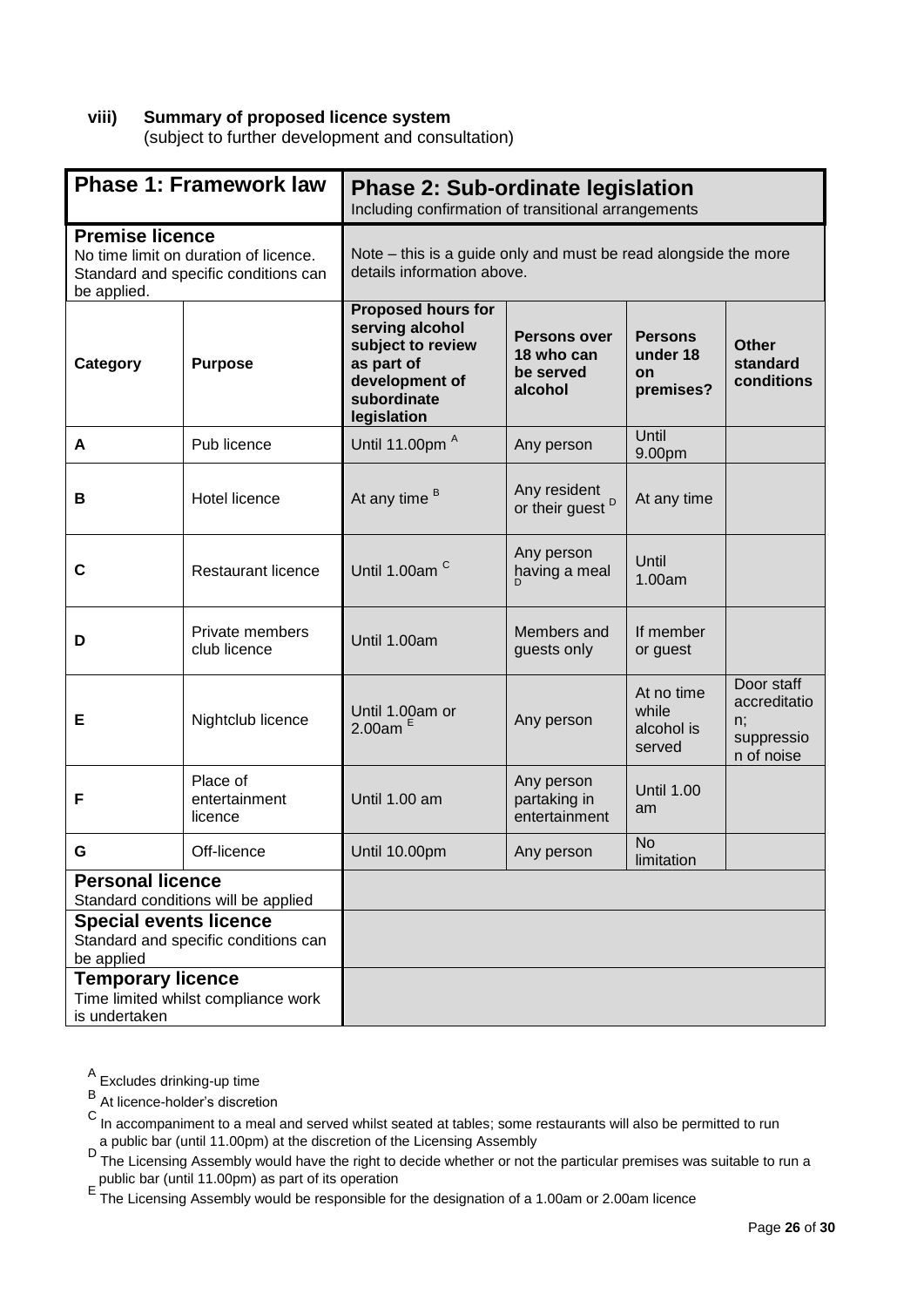# **g) Conditions of licences**

In Phase 1 the Framework Law will allow for:

- the introduction of conditions across all licences issued in each licence category (standard conditions)
- conditions to be applied to an individual licence as opposed to all licences in that category if the Licensing Assembly deems it necessary (specific conditions)
- the modification of existing licences, which are being reconsideration due to public disorder or breach of an existing licence condition, to include new or modified specific conditions.

Those conditions, which could be applied as standard or specific conditions, include:

#### **i) Door staff accreditation**

Door staff accreditation and registration and will be imposed as a standard condition on Category E (nightclub) licences. It may also be imposed as a specific condition on any other licence, but particularly on a Special Events licence.

A local scheme for accreditation already exists and some (but not all) licensees are already required by conditions upon their licence to employ such accredited staff.

Consideration will be given to accreditation standards including: the potential extension of the existing local scheme; the inclusion of fire-safety training; connecting local accreditation to UK accreditation thus allowing transferability; and the number of accredited door staff required per establishment (potentially following the UK ratio of 1 accredited door staff to every 75 participants/customers).

#### **ii) Qualifications and accreditation for licensees and staff**

The Law will make provision for training, in the form of an industry standard accreditation scheme, to be a standard condition on all personal licences. This will be subject to a number of caveats including:

- the development of a Jersey relevant accreditation scheme
- the development of mechanisms for managing the effect on small off-licence retailers, who could be disproportionally burden by the costs of any accreditation scheme.

The requirement of staff training could also be included as a specific condition to any premise licence.

#### **iii) Opening hours**

Potential changes to opening hours will be considered as part of the development of the subordinate legislation.

Under the new law the authority to extend licensing hours for special event will remain with the Bailiff, although the Alcohol and Licensing Policy Group may issue guidance.

#### **iv) Noise and disturbance**

Category E (nightclub) licences will include a standard condition relating to noise and disturbance. This may also be imposed as a specific condition on other individual licences depending on location, venue use etc.

When applying for a licence, the applicant will need to demonstrate the extent of soundproofing and other noise abatement measures in place.

Noise pollution will continue to be the responsibility of the Health and Social Services Department under existing legislation, however complaints of noise may be dealt with by the police as an infringement of conditions of licence.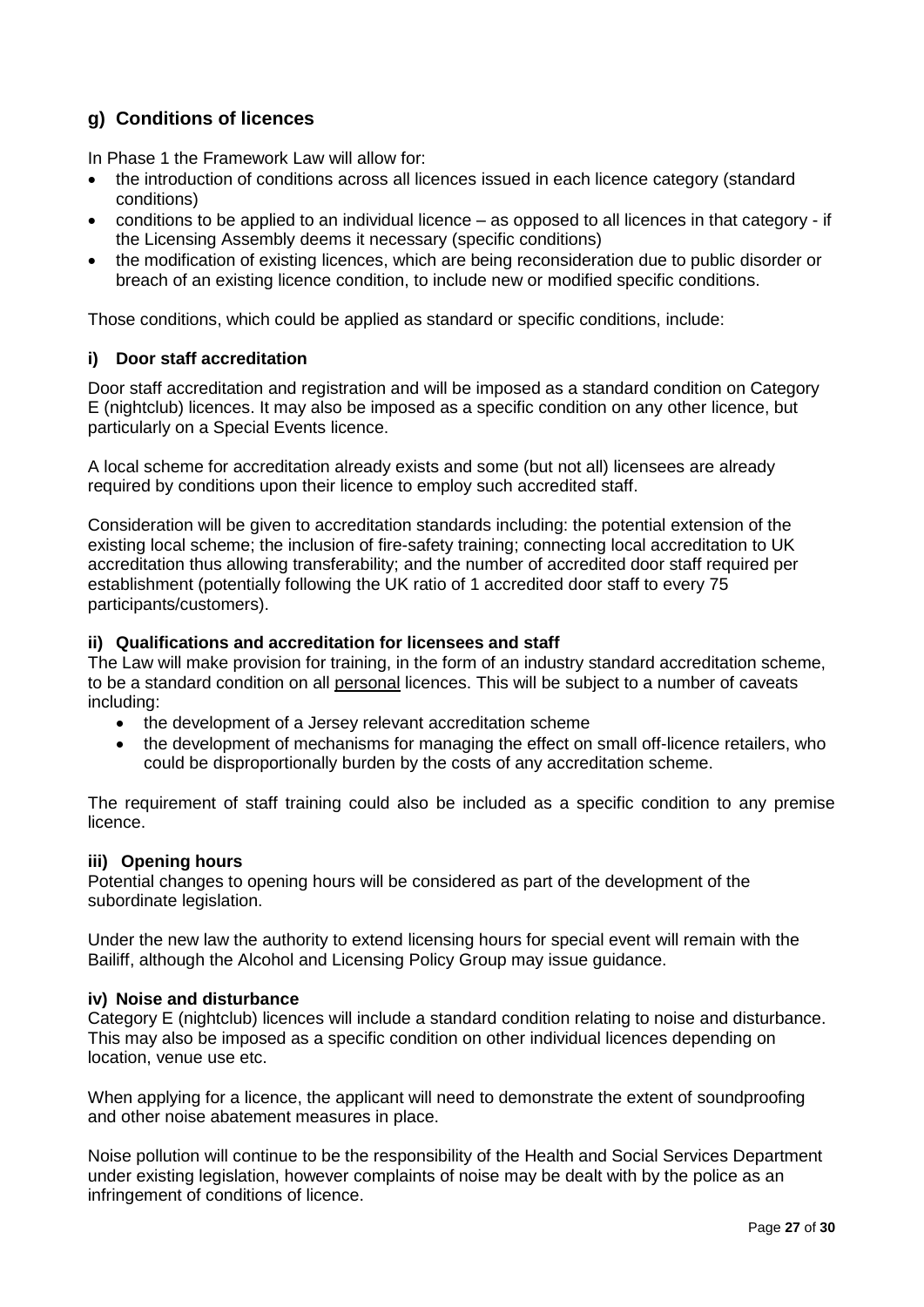#### **v) Age of sale**

 $\overline{a}$ 

Age of sale will be a standard condition on all licences. Under the new Law the minimum age for the purchase of alcohol will not change. It will remain 18 years old.

Consideration was given to increasing the minimum age for on-sales and off-sales of alcohol to 21 however, given underage drinking is already prevalent in Jersey<sup>35</sup> it seems unlikely that increasing the age from 18 to 21 would create abstinence on the part of under 21s; indeed it is more likely that there would simply increase in illicit purchasing.

Consideration was also given to increasing the minimum age for off-sales only to 21; the aim being to reduce the amount of alcohol reaching people under 18, as it is perceive to be less likely that over 21s, as opposed to over 18s, would act as older friends buying alcohol legally for illicit provision to under 18s.

A lower age for on-sales (18 years) and higher age for off-sales (21) might encourage young people to drink in a controlled on-licence environment. This could arguable result in a more positive attitude to alcohol however, a dual age system would be complicated to operate and enforce and would represent a significant change in the rights of young people.

#### **vi) Promoting safer drinking messages**

The Law will provide for the introduction of standard conditions requiring licensees to provide clear information about safe drinking limits. Guidance on promotional materials and display will be developed by the Alcohol and Licensing Policy Group.

 $35$  45% of pupils aged 11-15 admitted drinking alcohol in 2010 in the UK and 36% of 14-15 year olds reported drinking alcohol in Jersey in 2010 (Smoking, drinking and drug use among young people in England 2010, Health and Social Care Information Centre/ Health Profile for Jersey 2010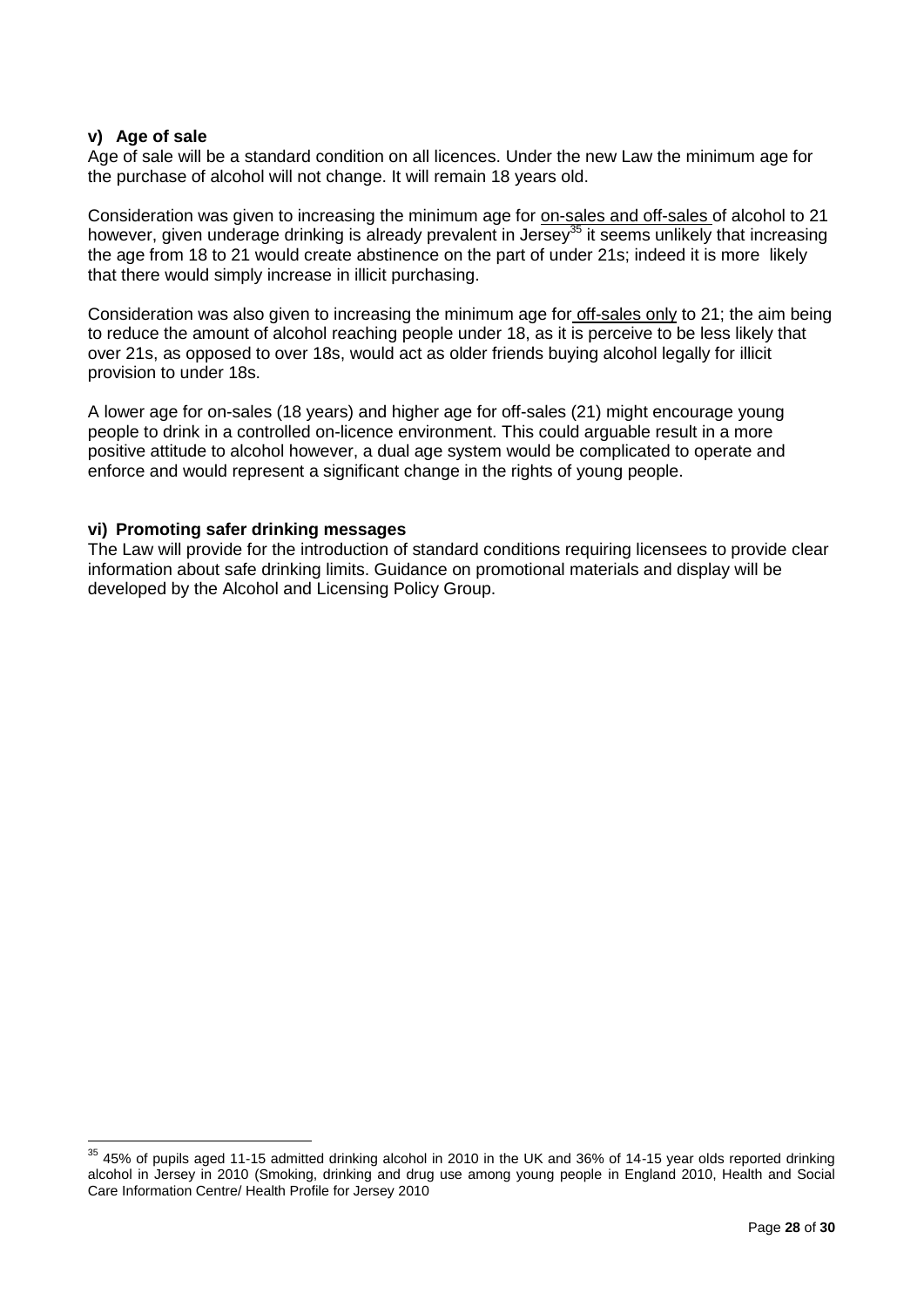# **Appendix 1: Terms of reference for the Alcohol and Licensing Policy Group**

#### **Introduction**

The purpose of the Alcohol and Licensing Policy Group (ALP) is to oversee the development and implementation of a States of Jersey Alcohol and Licensing Strategy on behalf of the Council of Ministers.

The Ministers of the ALP will confer and support each other to deliver the key strategic objectives of the Alcohol and Licensing Strategy including:

- 1. To help reduce alcohol related crime and disorder
- 2. To better secure public safety
- 3. To help prevent public nuisance
- 4. To better protect and improve public health
- 5. To help protect children from alcohol related harm

#### **Accountabilities**

- 1. Oversee the on-going development and delivery of the SoJ Alcohol and Licensing strategy.
- 2. Evaluate the success of the SoJ Alcohol and Licensing strategy against the measures set out in the strategy.
- 3. Bring forward to COM recommendations related to the delivery of specific elements of the Alcohol and Licensing strategy
- 4. Provide advice to the lead Minister for the Licensing Law, in support of annual report issued by that Minister on an annual basis to the Licensing Assembly. The purpose of the annual report is to provide direction to the Assembly on matters related to the issuing of all alcohol licences and associated conditions of licence.
- 5. Provide advice and support to other Ministers, CoM and the States Assembly on policy matters relating to alcohol and licensing matters

Whilst the Ministers will act collaboratively to discharge their responsibilities in relation to Alcohol and Licensing Strategy, each Minister retains their own statutory obligations as set out in Law.

#### **Membership**

- 1. Chief Minister (Chair)
- 2. Minister for Economic Development
- 3. Minister for Health and Social Services
- 4. Minister for Home Affairs

The Treasury Minister, and other Ministers, will invited as relevant. Relevant departmental policy officers will provide advice and support as required.

#### **Sub-groups**

Sub-groups will be set up as required to advice on the development and delivery of specific parts of the strategy. These sub-groups will include internal and external stakeholders plus industry representatives. This will includes task-and-finish groups and long-term advisory groups as required.

**Secretariat:** Assistant Chief Minister's office

**Meeting cycle:** 3 times a year.